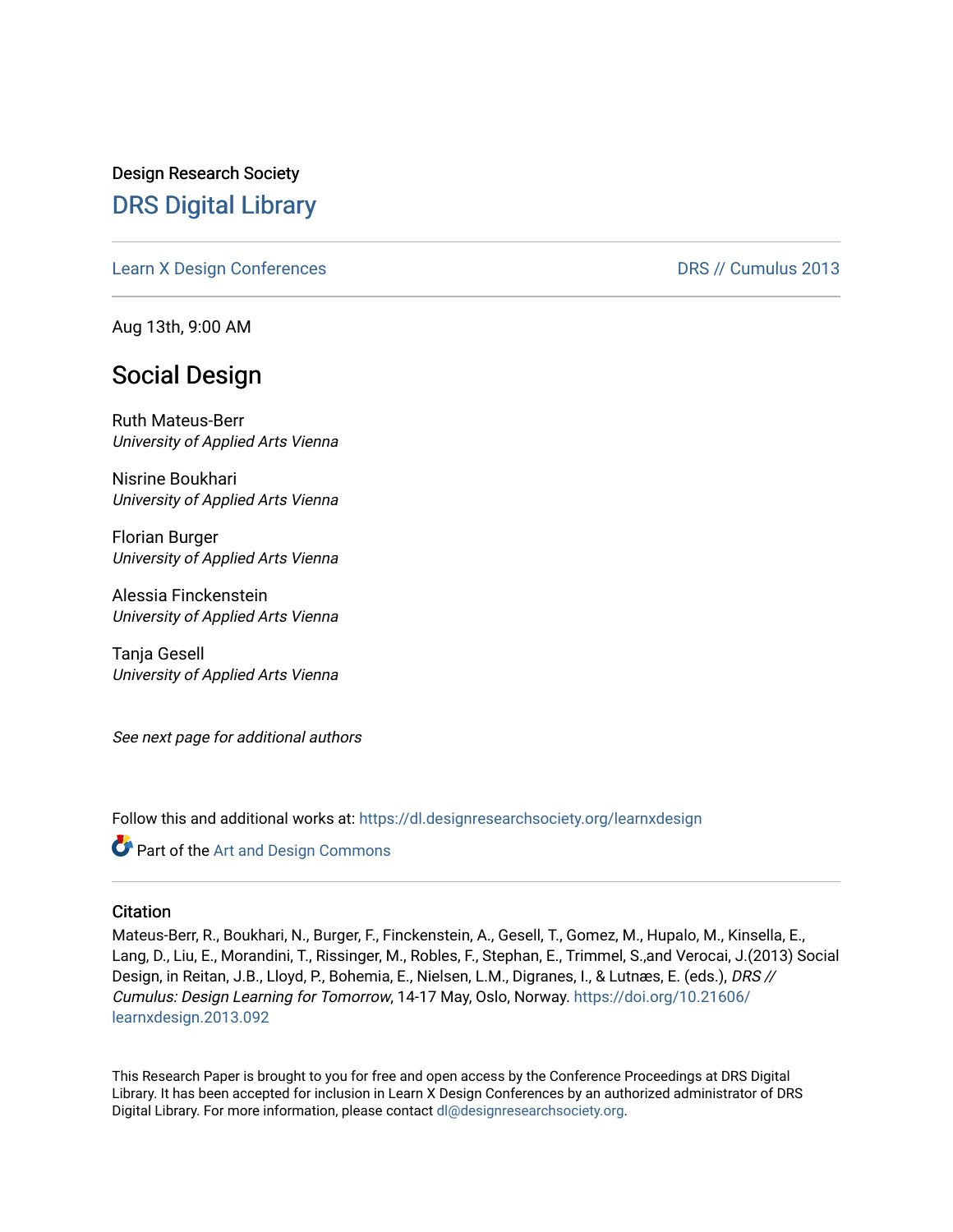### Authors

Ruth Mateus-Berr, Nisrine Boukhari, Florian Burger, Alessia Finckenstein, Tanja Gesell, Marta Gomez, Masha Hupalo, Emer Kinsella, Dieter Lang, Elaine Liu, Teresa Morandini, Marie-Christin Rissinger, Frida Robles, Elisabeth Stephan, Stephan Trimmel, and Julian Verocai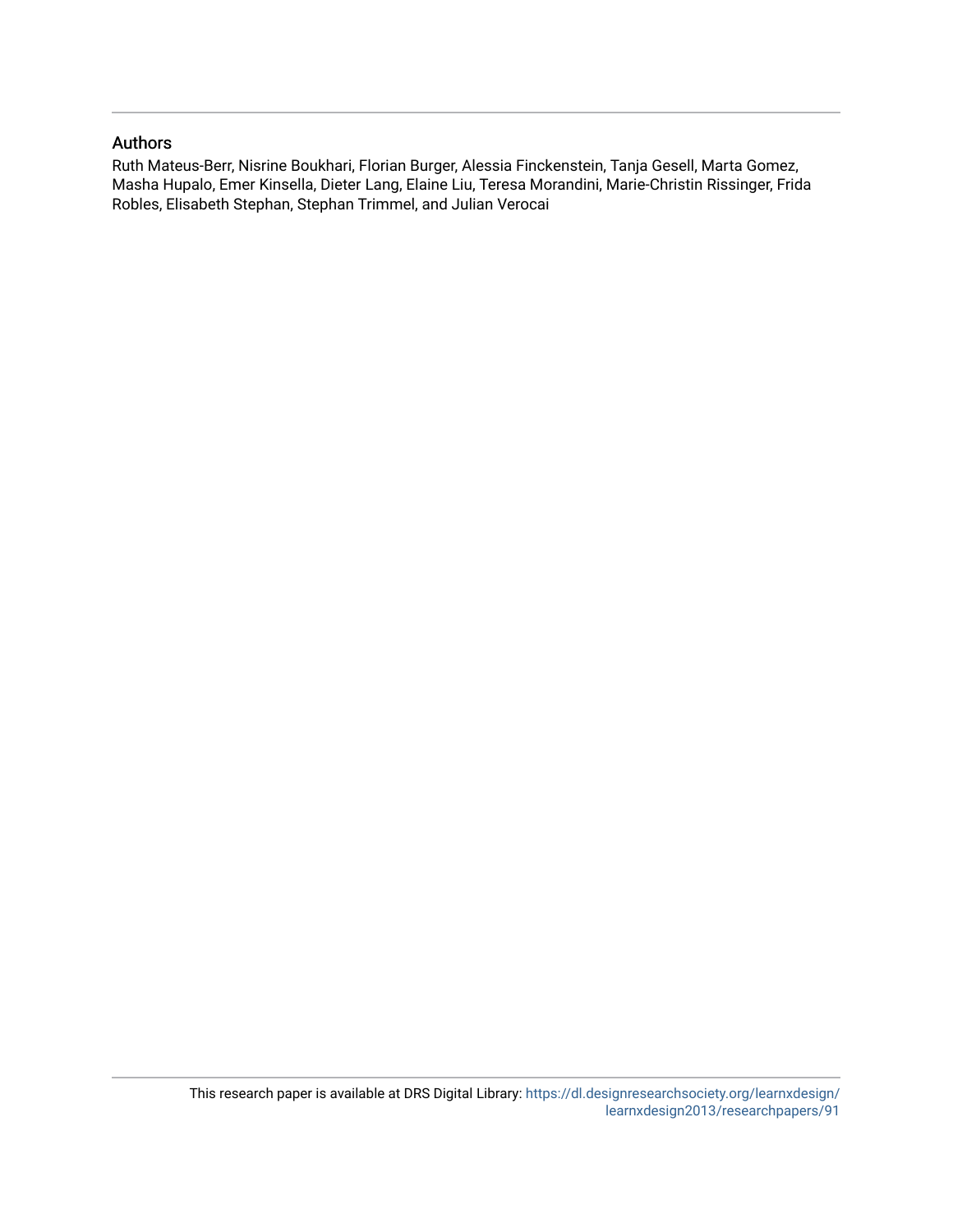

# **A methodology for appraisal and validation of User Centered Open Innovation Programs: a case study critical analysis of an energy supplier co-creative innovation program.**

Américo MATEUS $^{\ast}$ a, Ana LOUREIRO $^{\rm b}$ , Carlos ALVES ROSA $^{\rm a}$ , Susana LEONOR $^{\rm c}$ <sup>a</sup>Unidcom, IADE; <sup>b</sup>CEPCA, ULHT; <sup>c</sup>CICANT, ULHT

> *Abstract: Design thinking programs for innovation in accordance to a servicedominant logic (S-D logic) in co-creation with stakeholders is often described in the literature as an adequate procedure for added value and sustainability (Vargo & Webster, 2011; Mateus & Rosa, 2011; Ostrom et al., 2010; Brown, 2009; Vargo & Lusch, 2004, 2006, 2008a, 2008b). However, it seems to be absent from research robust validation methodologies. This article describes an empirically developed methodology for validation of design thinking Ideas(R)* Evolution methodology applied to a User Centered Open Innovation *Program for a more efficient behavior consumption of home energy. This program was developed within the framework of seven sequential workshops with a fixed panel of stakeholders (clients, community opinion leaders, suppliers, company decision makers and experts) at the University of Évora in 2012, in Portugal. The methodological validation of the innovation program was based on quali-quanti methods, and applied through a longitudinal design by a set of self-administered instruments that diachronically collect the emotional and cognitive quantitative and qualitative measurements of the workshops. The results demonstrated that the methodological approach essayed is parsimonious, reliable and generalizable for future use, and adds accuracy to Ideas(R)Evolution methodology.*

*Keywords: Branding, open innovation, value co-creation, creative intelligence, design thinking, service-dominant logic, validation methodologies.* 

 $\overline{a}$ 

<sup>\*</sup> Corresponding author: Unidcom | IADE | Portugal | e-mail: americo.mateus@iade.pt

Copyright © 2013. Copyright in each paper on this conference proceedings is the property of the author(s). Permission is granted to reproduce copies of these works for purposes relevant to the above conference, provided that the author(s), source and copyright notice are included on each copy. For other uses, including extended quotation, please contact the author(s).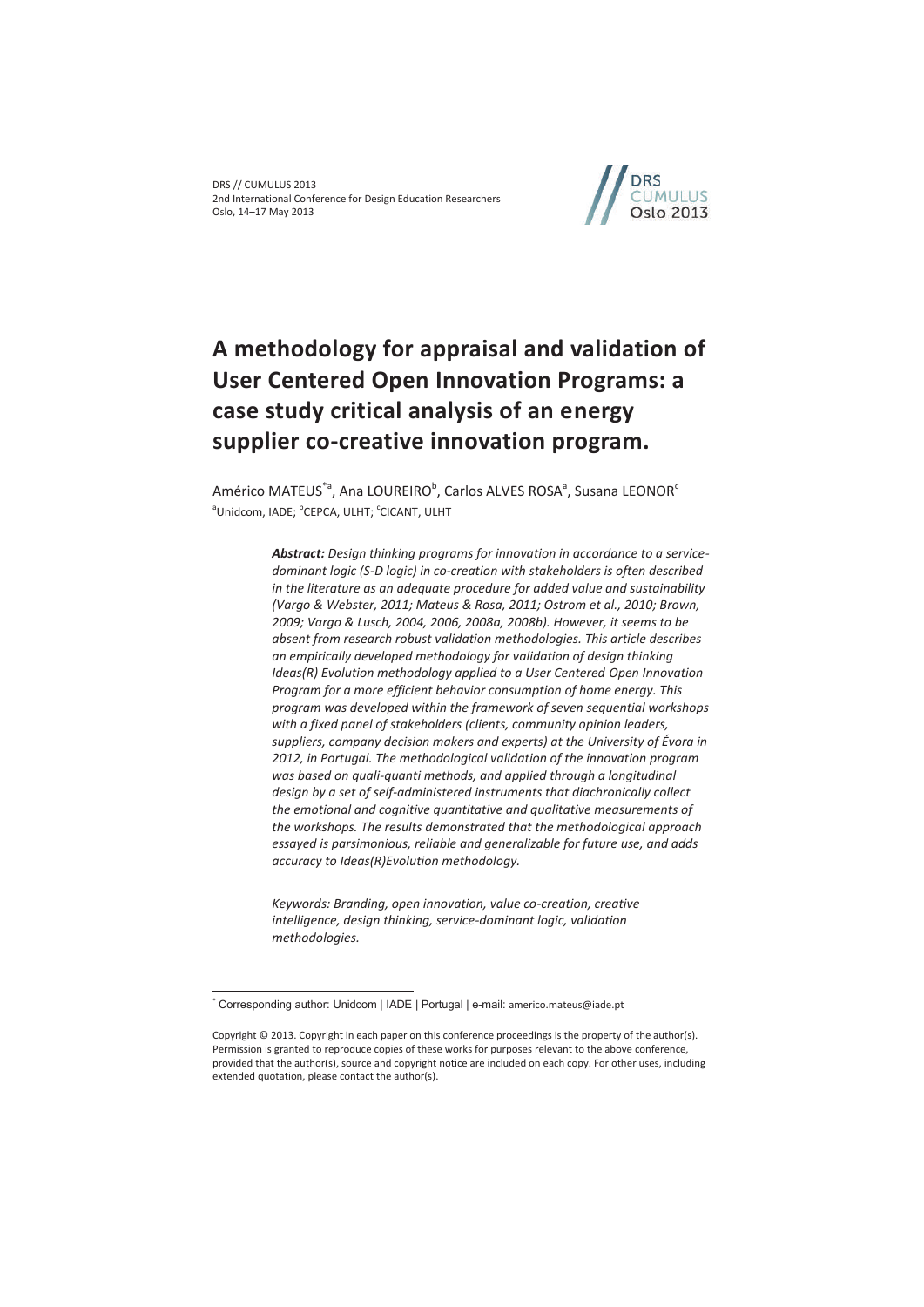## **Introduction**

According to OECD (2011) the world economy is presently services predominant (i.e. approx. 70% of the world GDP), and subject to a service-dominant (S-D) logic (Vargo & Lusch, 2004, 2006, 2008a, 2008b; Kowalkowski, 2010) thus becoming an economic paradigm (Kowalkowski, 2010) for the co-creation of value (e.g. *value-in-use, value-in-context* and *value-in-exchange*) - Vargo, Maglio & Akaka, 2008, thus supports service science and the fundamental reinforcement of a new general theory of markets and marketing.

Social and economic development has become a key policy concern throughout the world, since the macro-economic recovery in the aftermath of the second world-war. Changes in political, economic and social structures have led to a number of radical responses towards social and economic development policies. Public actors have argued that development may be achieved by involving private actors, and instead of passively awaiting their participation, public actors should "bridge the gap" and establish agreements with the private sector (Argiolas et al, 2009). Kotler(2010) states that the tendency for a continued co-creation and co-participation allows brands a strong link with its clients, which facilitates valuable insights for its diffusion.

Consequently, under the service-dominant (S-D) logic - in transition and contrast with the "industrial logic" (e.g. Goods-dominant (G-D) logic, as defined by Vargo & Lusch , 2004, 2006, 2008a, 2008b) - the business exchange of goods and services are fundamental enablers / distributors of service (Kowalkowski, 2010). The value of goods (tangible or intangible) is therefore based on their service systems *value-in-use* and *value-in-context* and ultimately determined by the customer (consumer) transactions (skills and knowledge based value interactions) when *value-in-exchange* (e.g. price and money exchange) is produced (Vargo *et al.*, 2008b).

Therefore, the understanding (and measurement) of the interactions between buyers (consumers) and suppliers is critical to fully understand their logic as the fundamental enabler of innovation and *co-creation of value* (e.g. skills and knowledge resources integration) between these parties for moving forward (e.g. harmonious developing) the global economy of families, firms, territories and countries, inserted in a highly networked world (Lusch & Webster, 2011).

In agreement with this perspective, it is postulated that each "Territory" (organization, region, place, country, etc.) depends of a continuous flux of innovation and creative intelligence for its sustainable development and survival. These innovation fluxes, in turn, depend on social relational networks, which are amplified by technology and fed by a diachronic dialogue, *Always On* (Mateus & Rosa, 2011).

Nowadays, consumers have a greater decision power conferred by WOM (word-ofmouth + word of keyboard) and by *Prosuming* (Tofler, 2006) and have planned and "tribalized" behaviors in enlarged "neighborhood circles" dependent on own perceptions, value attribution and social pressure, (Ajzen & Fishbein, 2005, Godin, 2011).

Thus, organizations and their service brands in order not to lose "attraction power" (e.g. to confer identity, prestige and trust) to the "consumer tribes" (e.g. consumer bases) establish a continuous dialog, 24/7, and therefore become "Always On with the Tribe" ( Rosa, 2011, Mateus & Rosa, 2011) through activation platforms (co-creation) for innovation and creative intelligence (Mateus, 2011).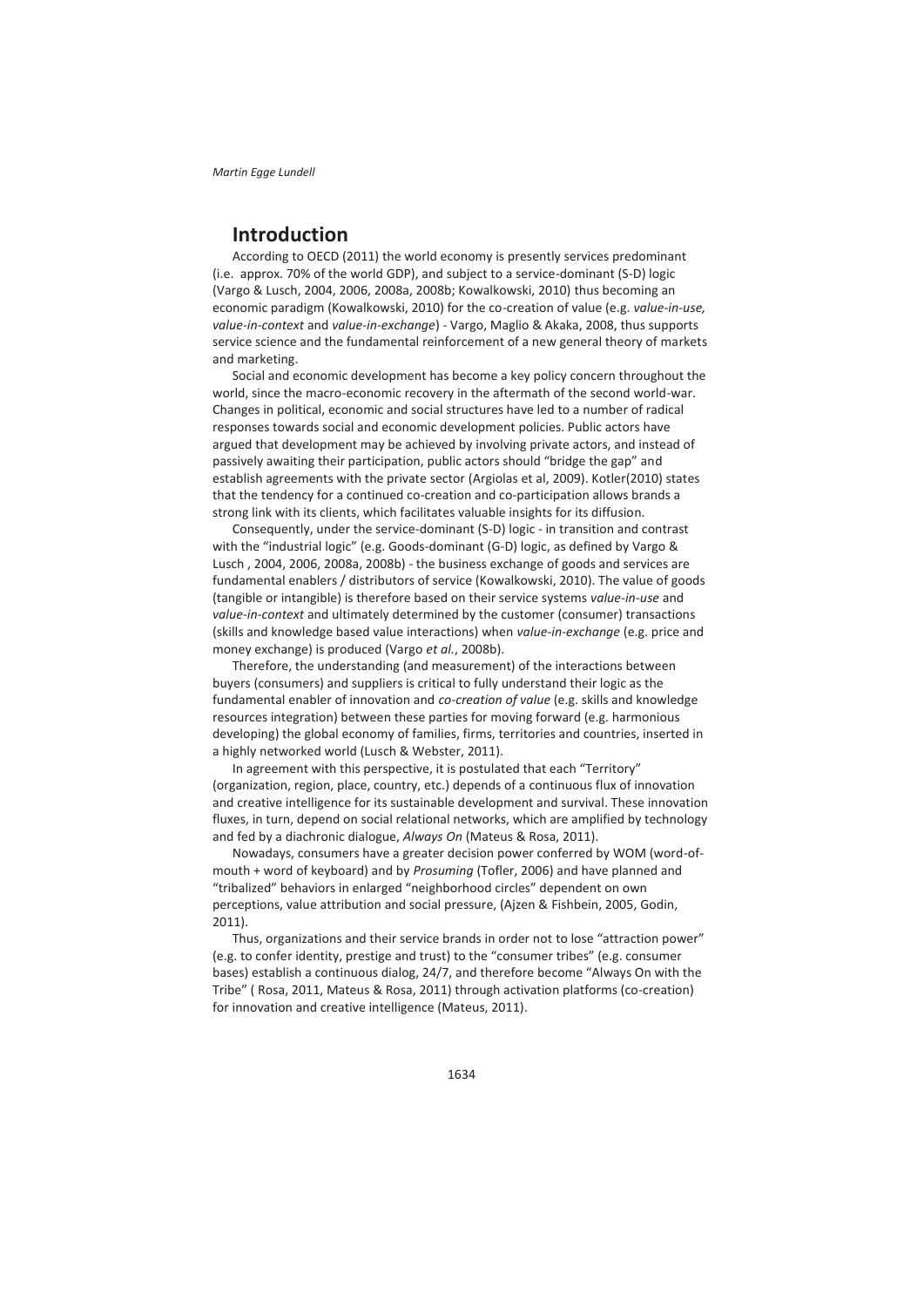## **The IDEAS(R)EVOLUTION methodology**

The methodological approach IDEAS(R) EVOLUTION sets links ( e.g. activates) within organizational structures, through creative thinking tools and processes. It is a research project that has already been tested and proven efficient among some industries and territories (Mateus *et al*., 2011, 2012). This methodological approach integrates several innovative and creative practices within businesses and social structures. It breaks boundaries and contributes in co-creating with stakeholders more flexible, innovative and competitive organizations. Such a concept is rooted in three main operational areas, namely: LAND(R)EVOLUTION - Innovating Territories; BRANDS(R) EVOLUTION - Innovating Businesses; and LEARN(R)EVOLUTION - Innovating Education. Each of these areas is proprietary of its own sets of original developed tools and methods.

The research project is based on four emerging approaches, of design thinking (Kelly 2006, Brown 2008, Martin 2009), co-creation (Prahalad *et al.,* 2004, Vargo *et al.*, 2004, 2006, 2008a), branding (Aaker 2010, Kotler, 2009) and service-science (Ostrom *et al*., 2010, Lusch 2011) and on conceptual and scientific empirical data collected by Gomez and Mateus (2009), Mateus and Rosa (2010, 2011) and Mateus *et al.(*2012).

The IDEAS(R)EVOLUTION methodology is rooted in the most up-to-date academic design and marketing debate and management paradigms, and supported by recent experimentally collected data, as a way of developing a creative culture within territories, organizations, and educational institutions (e.g. users) in order to be innovative, more competitive and sustainable, as well as more collaborative in their organizational functions and therefore in the development and dissemination of their service resources and value (e.g. goods, services and knowledge) involving the community.



 The IDEAS(R) EVOLUTION complete process can be schematically represented as indicated in figure 1.

*Figure 1.- Ideas(R )Evolution macro-processes: The six steps methodological process (Involvement, Inspiration, Ideation, Integration, Implementation, Interaction) and the ten sequential tasks (Preparation, Observation, Understanding, Definition, Ideation, Experimentation, Validation,*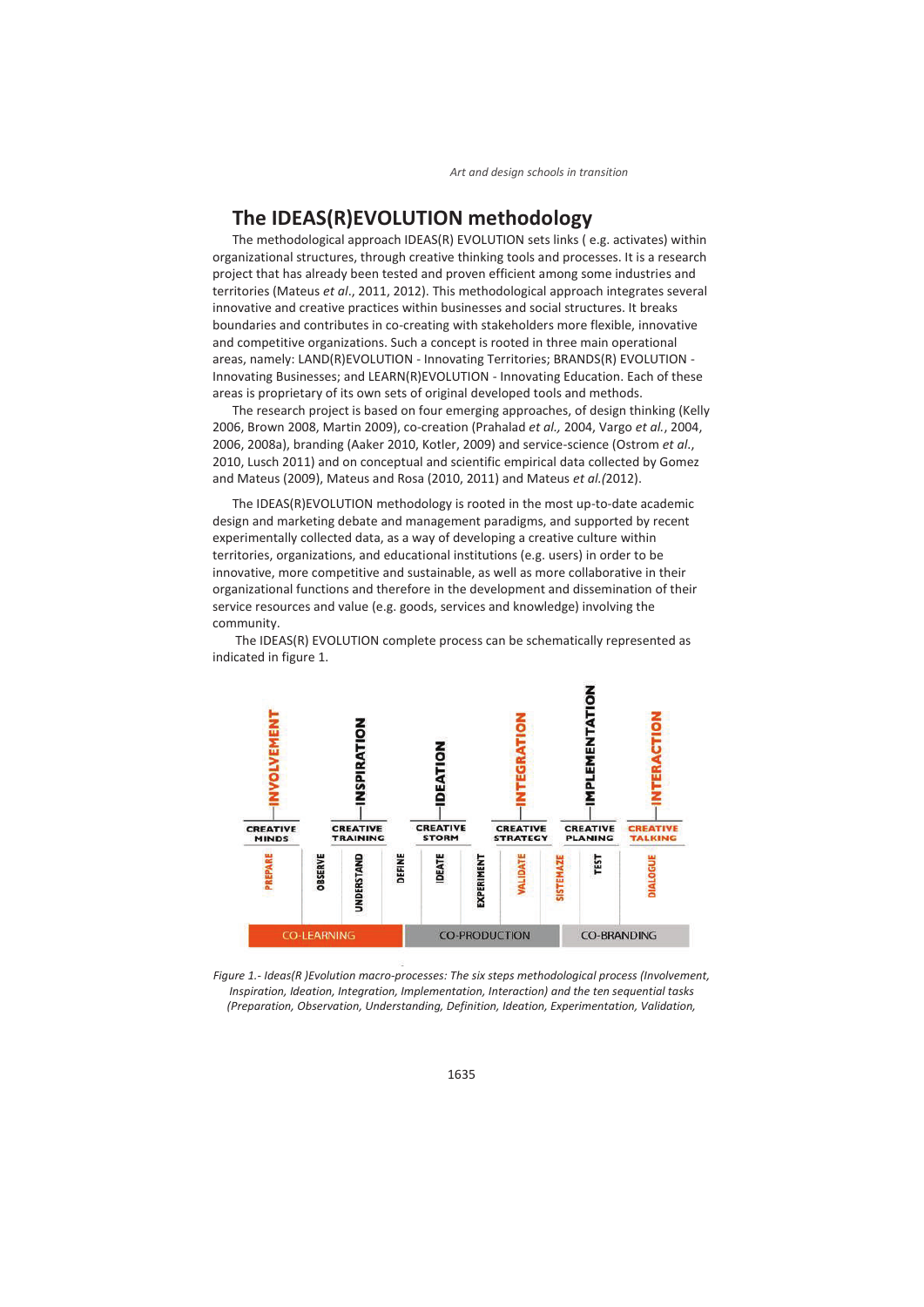*Systematization, Testing, Dialogue), based on DSchool Stanford. Source: UCIP Report- phase 1&2; Mateus et al., 2012.* 

Tim Brown declares: "*Today we have the opportunity…to create a better life… by liberating design thinking power, creating new choices and new solutions for the world*" (Brown, 2010).

The empirical work developed so far has proven very consistent and applicable, however it seems to be lacking a robust evaluation methodology that can fully appraise and validate its going forward in deeper scientific terms, thus allowing for its dissemination potential to be fully generalizable.

### **The case study of a co-creative innovation program**

An experimental test designated User Centered Innovation Program (UCIP) was conceived according to the original Ideas(R)Evolution - Unidcom/IADE methodology in response to a challenge by the major Portuguese energy producer and distributor to explore attitudes, motivation and consumer behavior for a more efficient and sustainable energy domestic consumption and to develop in co-creation innovative products and services supplied by intelligent networks in the high-tech pilot-region *Inovcity*, in Évora (pop 57.000) in the southeastern region of Alentejo in Portugal.

The program was designed in a sequence of exploratory observations and group dynamics (workshops), of motivation, involvement, co-participative ideation and prototype development of new products and services, seeking to obtain the consensual responses and complex/contradictory problem solving answers to the research challenge, involving a pre-selection of 45 stakeholders (see table 3) of the energy supplier company, by application of quali-quanti methodology (e.g. individual questionnaires, Delphi rounds, In/out Innovation matrix and Triz methods; Krosnick, 2010, Altshuler, 1999; Listone & Turoff, 2002) for the construction of a shared innovation model (Cellular System Model; Mateus et al., 2010) in co-creation and continuous flux, for the identification of more efficient behaviors of electrical energy consumption and the development of new added value products and services.

The innovation test program (UCIP) was developed according to the following basic research questions and hypothesis:

RQ1 - Can motivations drive consumers to have a more rational and efficient behavior with home energy consumption in order to save and to better manage their electrical bills? These drivers can be one or more of following:

H1- More frequent information and communication within the community.

H2- Available messages focused on altruism and sense of community.

H3- Available new added value services and products (consumption alerts, personalized tariffs packs, management information systems).

H4 - Available more live interaction and multichannel energy consumption counseling from experts (energy suppliers).

RQ2 - Can it be expected that the energy supplier might motivate consumers to changing their behaviors? Mainly through:

H5- More information exchange (dialogue always on) available through gadgetry (portable meters, sms, call-center, energy audits, etc.) that convey in-use value and consumption patterns instant perception.

RQ3 - How can the energy supplier offer might contribute to motivate home energy consumers to collaborate with the company? Namely by one or both of following: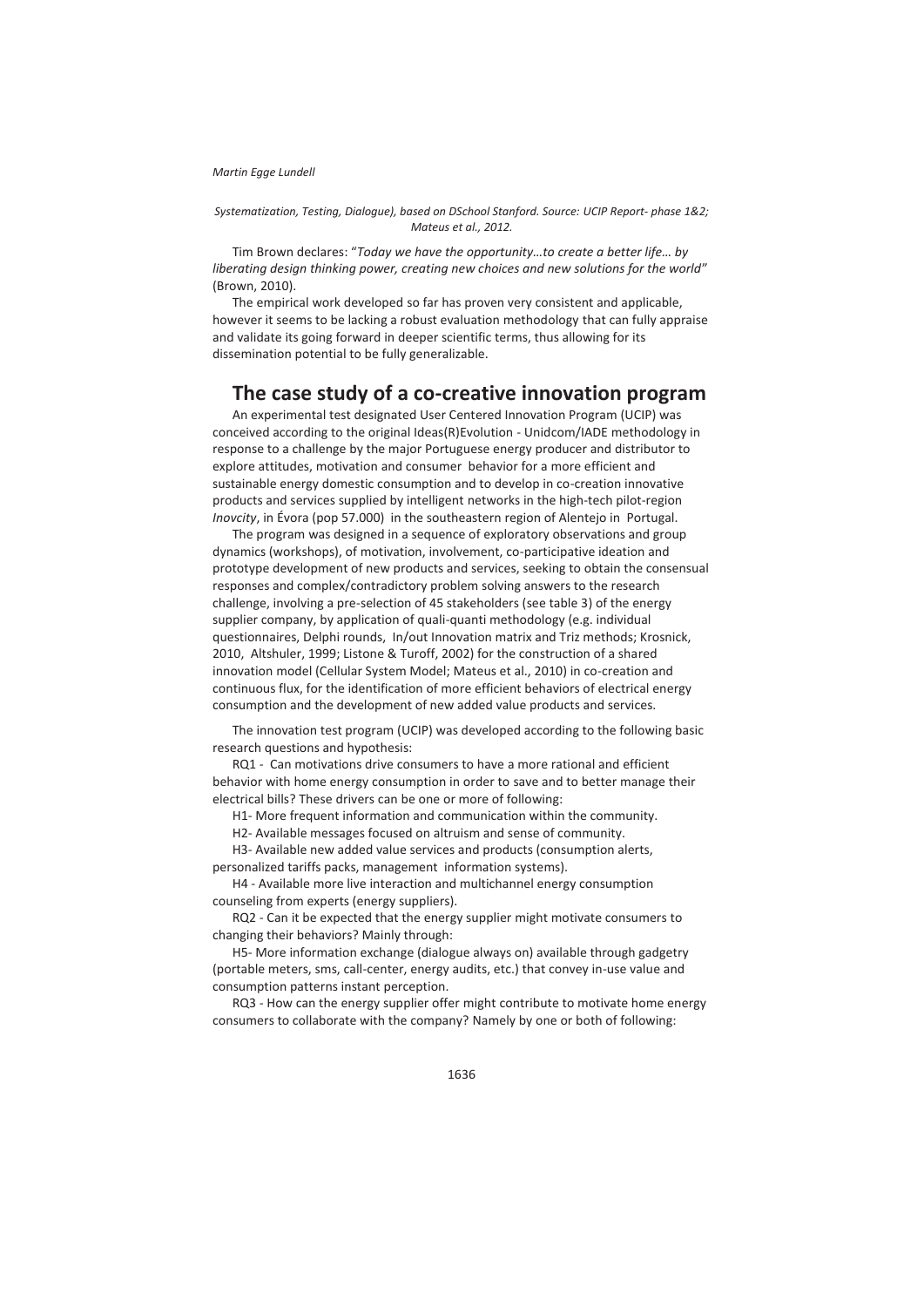#### *Art and design schools in transition*

H6- New functionalities for consumption with timely management that induce involvement and convey immediate perceptions of energy savings and service value.

H7- Specifically adapted products and services to new emergent consumers´ profiles (market segmentation).

The planning of the research programme is framed by three operational phases: Phase 1: Diagnostic; Phase 2: Co-creation and strategy; Phase 3: Dissemination. Phase 1 and 2 was composed of seven sequential group dynamics (workshops) with the participation of an ad-hoc fixed panel of stakeholders (clients, suppliers, employees, decision-makers, local authorities, etc.) of the energy company, and executed for a tenweek fieldwork period, in May/June 2012, at the University of Évora.

In the end of Phases 1 and 2 (Phase 3 is being developed at the moment), the results obtained were very significant, in qualitative and quantitative terms, concerning the diversity profile, quality of interaction, participation, motivation and involvement of the participants, fully corresponding to the study objectives.

Very interesting tangible proposals for the innovation of new products and services (e.g. service) were obtained that point-out solutions for: (a) domestic energy consumption behavior(s) and efficiency; (b) more intense relationship and involvement between the supplier, the client and the community.

The conclusions reveal two main consumer aspirational dimensions, or *attitudinal logics*: L1- Cooperative Dialog; L2- Services in Proximity, as the main motivational drivers for the energy consumption. Within these logics a large group of needs and desires (aspirations) are revealed by the participants.

As to L1 logic it revealed: (a) aspirations to have a "friendly" energy supplier in permanent "active listening" (dialogue) ; (b) needs to compare, learn and act in dialog with the neighbors (surrounding community); (c) desires to interact with the community (city residents) and exchange learning experiences for a better quality-oflife. As to L2 logic it revealed: (a) needs of infometrics supplied by peripheral intelligent equipment (gadgetry), easy to use (e.g. parahmeterizable and adapted to users' cognitive processes); (b) energy audits and certifications of domestic electrical and gas equipment; (c) dynamic and timely counseling (anytime, anywhere) for home comfort; (d) "à la carte" tariffs that can be individually adjusted to consumers' needs and consumption patterns, coupled with a choice of individual comfort&efficiency programs.

In the end an output of 14 tangible "ideas" co-created by the participants were prototyped and subsequently tested for usability having been obtained a rank of attributed importance/priority for each prototype. The results also show a consumers´ predominant mindset in need of "humanized" relationships between client, supplier and community, of direct contact, personalization of service and permanent (always on) dialogue.

Thus, all research hypotheses (H1 to H7) were empirically confirmed.

## **The validation method**

In order to validate the empirical experiment (UCIP) a battery of quali-quanti tests was developed according to the following research design.

The innovation programme was constructed through seven workshops (group dynamics) with stakeholders, with the duration of 3hrs. each, on average, in Évora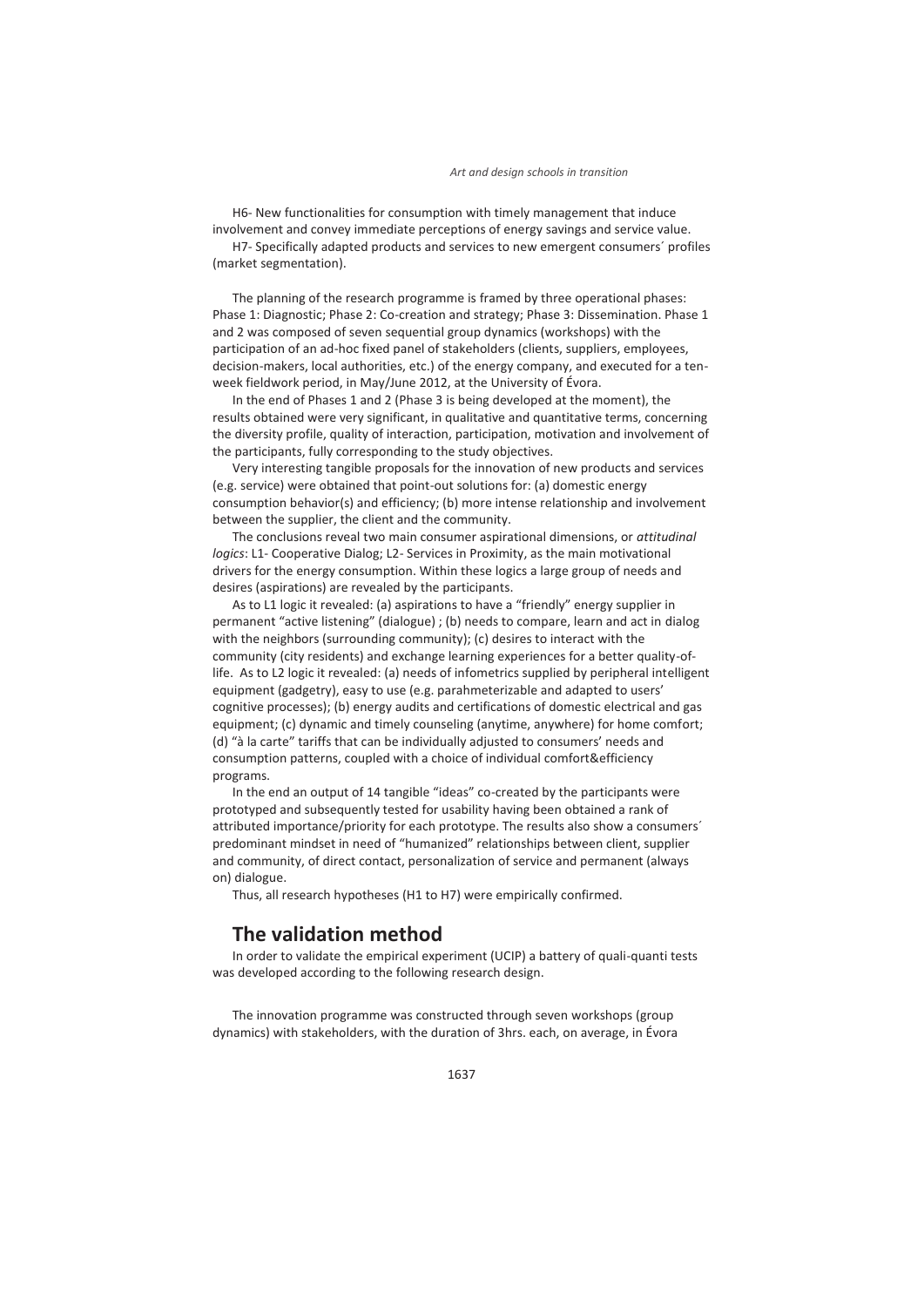#### *Martin Egge Lundell*

University, from May to June, 2012, according to the following sequence, as described in table 1 and illustrated in figure 2

| Workshop #                    | Wks 1                    | Wks 2       | Wks 3                                   | Wks 4                              | Wks 5                                        | Wks 6a                         | Wks 6b                                 |
|-------------------------------|--------------------------|-------------|-----------------------------------------|------------------------------------|----------------------------------------------|--------------------------------|----------------------------------------|
| date                          | 2nd<br>May               | 15th<br>May | 22th<br>May                             | 29th<br>May                        | 12th June                                    | 21st<br>June                   | 26 <sup>th</sup><br>June               |
| Place:<br>Évora/# pax         | 31                       | 25          | 25                                      | 24                                 | 15                                           |                                | 31                                     |
| Lisbon/# pax                  | $\overline{\phantom{0}}$ |             | -                                       |                                    |                                              | 15                             | $\overline{\phantom{0}}$               |
| Methodology:<br>macro-process |                          | Diagnostic  |                                         |                                    | Co-Creation                                  | Strategy                       |                                        |
| Sub-process                   | Involve<br>ment          |             | Inspiration                             |                                    | Ideation<br>Co-creation                      |                                | Integration                            |
| objective<br>task/tool        | Prepare                  | Observe     | Understand<br>Experiment<br>(usability) | Define<br>Ideate<br><b>Diverge</b> | Ideate<br>Converge<br>Consensus<br>Prototype | Validate<br>Internal<br>Delphi | Validate<br>External<br>Delphi<br>Triz |

#### *Table 1. Programme methodological design*



### *Characterization of participants*

The workshop preparation started by the defining stakeholder's categories. Stakeholders were defined as: All parties involved - internal or external - that are affected (have a direct or indirect relation) by an organization´s activities and efficacy practices, including clients, opinion makers, trend setters and partners (Accountability, 2011). The participants were preliminary selected from a database, received a telephone call and a later a written invitation to participate.

The initial stakeholder's categories defined for the constitution of the participants panel is presented in table 3, as follows:

| <b>Table 3. Stakeholders categories</b> |  |
|-----------------------------------------|--|
|-----------------------------------------|--|

| number | freg. |
|--------|-------|
|        |       |
| 14     | 31,1% |
| 6      | 13,3% |
| 6      | 13,3% |
| 5      | 11,2% |
|        |       |
| 14     | 31,1% |
| 45     | 100%  |
|        |       |

The workshops participants´ profiles (gender, age and residence) were the following, as in table 2 :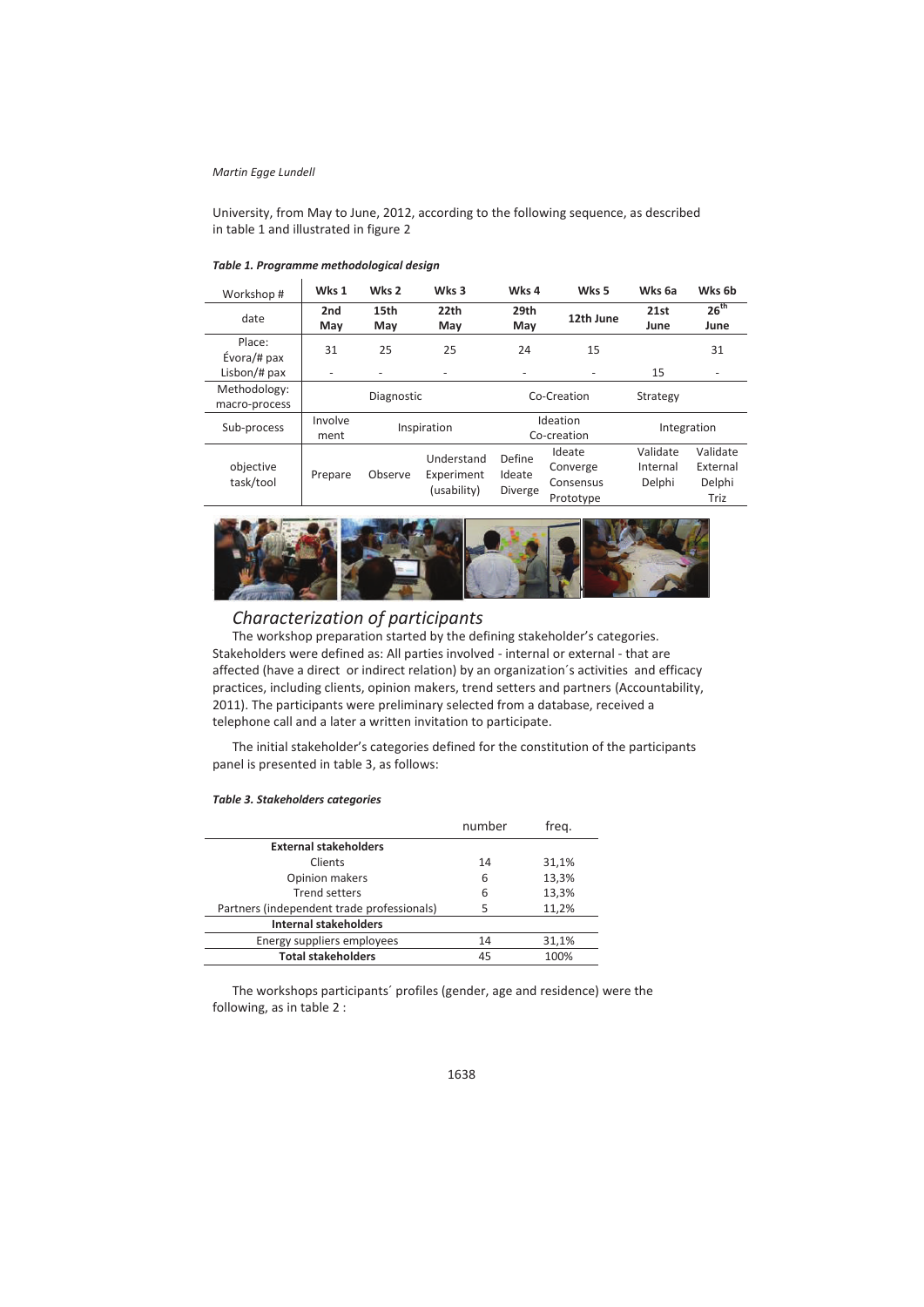|                                      | Wks 1          | Wks <sub>2</sub> | Wks 3 | Wks 4 | Wks 5 | Wks 6b    |
|--------------------------------------|----------------|------------------|-------|-------|-------|-----------|
|                                      | 2nd            | 15th             | 22th  | 29th  | 12th  | $26^{th}$ |
|                                      | May            | May              | May   | May   | June  | June      |
| Gender:                              |                |                  |       |       |       |           |
| Female<br>(avg 25%)                  | $\overline{7}$ | $\overline{7}$   | 6     | 6     | 3     | 4         |
| Male<br>(avg 75%)                    | 24             | 18               | 19    | 18    | 12    | 11        |
| Age(years):                          |                |                  |       |       |       |           |
| $\leq 39$<br>(avg 45%)               | 10             | 13               | 12    | 13    | 3     | 8         |
| 40 to 49<br>(avg 29%)                | 14             | 3                | 6     | 6     | 5     | 3         |
| $\geq 50$<br>(avg 26%)               | $\overline{7}$ | $\overline{7}$   | 5     | 5     | 7     | 4         |
| Residence:                           |                |                  |       |       |       |           |
| Evora area<br>(avg 62%)              | 19             | 16               | 16    | 13    | 12    | 11        |
| Lisbon &<br>other areas<br>(avg 38%) | 12             | 9                | 9     | 11    | 3     | 4         |
| <b>Total</b><br>participants         | 31             | 25               | 25    | 24    | 15    | 15        |

*Table 2. Participants profiles* 

Workshops 1, 2, 3 and 4 had an average participation of 26 stakeholders. The overall average of *clients* in each workshop was eight ( 31 %) and of the other categories of external stakeholders was seven (27%). In total, the workshops had an average participation of 58% of external stakeholders. The average participation of internal stakeholders was eleven subjects (42%).

The large majority of participants was constant along the sequence of all workshop. Whenever absentees were noticed a procedure for its substitution was applied with success. From workshop 2 up to workshop 4, the number of participants was stable without any significant number of dropouts. Workshops 5 , 6a and 6b were intentional reduced to a lower number of participants in accordance with the methodological requirements. The participation of clients in the final three workshops was 54% on average.

## **Method for measurement of the Evaluation, Satisfaction and Behavioral Intention of participants**

The participants were divided in three proportional balanced groups. During the initial Workshop 1, a Belbin test (Belbin,2012) was applied for harmonization of the workgroups participants profiles and individual characteristics for a more efficient group dynamics, which resulted in minor adjustments and re-composition of the workgroups as from workshop 2.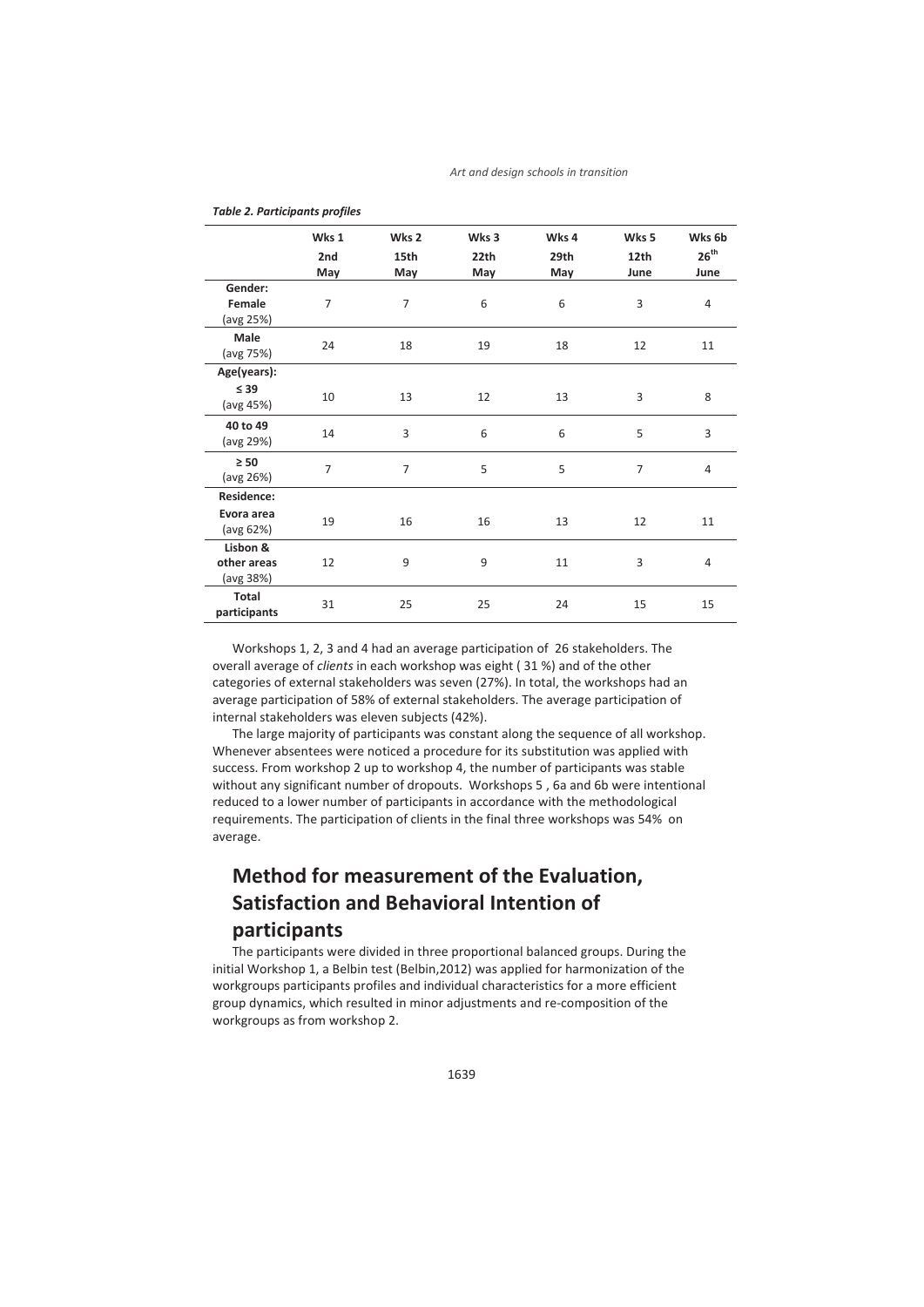#### *Martin Egge Lundell*

At end of each workshop session, a self-fulfilled structured instrument was applied to each participant in order to identify the participants' perceptions and attitudes. The questionnaire (see Annex 1) was composed by (a)a 2-item scales of emotional evaluation and 1 open justification question( Ekman faces); (b)a 9-item Likert scale with 5 balanced terms and (c) a 9-item attributed importance scale with 3 terms, for the discriminated evaluation of the sessions; and (d) 3-item Likert scales with 5 balanced terms, for evaluation of overall satisfaction and behavioral intention . At the end of the questionnaire profile characterization questions were collected.

The metric procedure was designed to incorporate several direct and indirect measurement components: Directly (a) an emotional dimension (Ekman, 2006), (b) a cognitive perceptual (quality and self-expressive/attractiveness) dimension (Christiaans, 2002) and (c) an attitudinal (satisfaction and behavioral intention) dimension (Cronin et al., 2002). Indirectly a set of three independent observers registered the groups´ dynamics in a structured instrument, designated "observer formulary" (see Annex 1), for latter contents analysis, for each workshop (except Wks 6a). All sessions were video recorded.

For each workshop, in agreement with the specific methodological objectives defined for each session, diverse group exercises and stimulus (tools) were applied, as referred in table 3.

| Exercises/tools                                                      | Wks 1      | Wks <sub>2</sub>        | Wks 3       | Wks 4       | Wks <sub>5</sub> | Wks 6b            |
|----------------------------------------------------------------------|------------|-------------------------|-------------|-------------|------------------|-------------------|
|                                                                      | 2nd<br>May | 15 <sub>th</sub><br>May | 22th<br>May | 29th<br>May | 12th<br>June     | $26^{th}$<br>June |
| <b>Belbin</b> test<br>(profile adequacy)                             |            |                         |             |             |                  |                   |
| Perceptions:<br><b>Energy &amp; consumption</b>                      |            |                         |             |             |                  |                   |
| Consumer experience<br>(prospection)                                 |            |                         |             |             |                  |                   |
| <b>Observation of equipment</b><br><b>use</b> (usability)            |            |                         |             |             |                  |                   |
| <b>Definition of trends</b>                                          |            |                         |             |             |                  |                   |
| <b>Ideas confrontation:</b><br>divergence/convergence                |            |                         |             |             |                  |                   |
| Tangibilization(prototypes)<br>In/Out Matrix                         |            |                         |             |             |                  |                   |
| <b>Consensus and solutions</b><br>(Delphi rounds and Triz<br>matrix) |            |                         |             |             |                  |                   |

*Table 3. Exercises and stimulus applied*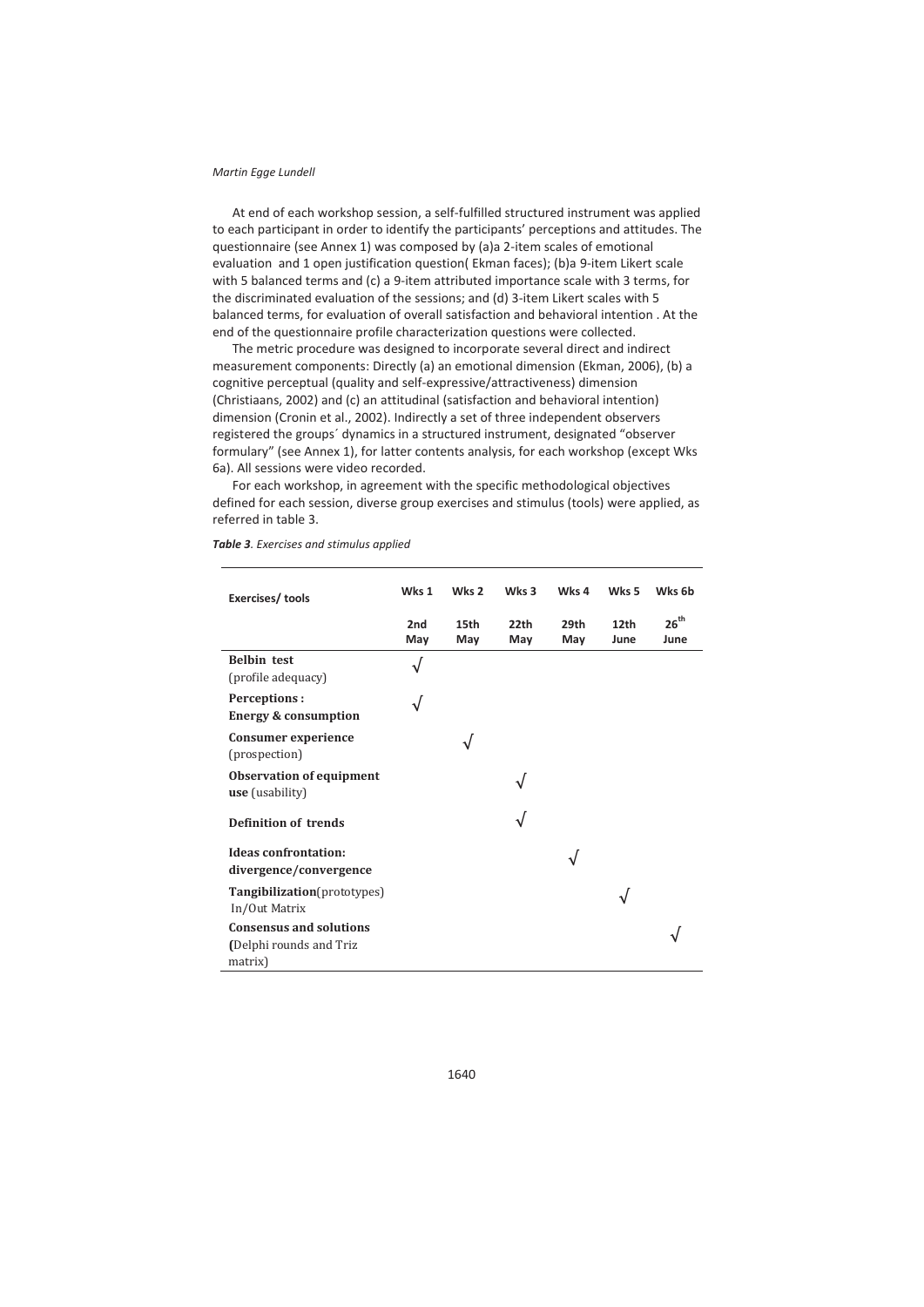## **Results**

### *The exercises and stimulus applied*

The evaluation of the participants about the several tools (instruments) incorporated in the exercises was very positive, particularly in workshops 4 and 5 where stronger stimulus for creative collaborative participation were used, as shown in table 4 and figure 3

| Table 4. Evaluation of exercises and stimulus applied |  |  |  |  |  |  |  |
|-------------------------------------------------------|--|--|--|--|--|--|--|
|-------------------------------------------------------|--|--|--|--|--|--|--|

|           | wks 1 |      | wks 2 |      | wks 3 |      | wks 4 |      | wks 5 |      | wks 6 |      |
|-----------|-------|------|-------|------|-------|------|-------|------|-------|------|-------|------|
|           | м     | sd   | м     | sd   | м     | sd   | M     | sd   | м     | sd   | M     | sd   |
| Too<br>Is | 3,62  | 1,01 | 3,78  | 0,52 | 3,78  | 0,99 | 4,30  | 0,56 | 4,13  | 1,06 | 3,87  | 0,52 |

*Rating scale: Objectives (not achieved) 1 - 2 - 3 - 4 - 5 (totally achieved)* 



*Figure 3. Exercises and stimulus evaluations. Source: UCIP Report- phase 1&2; Mateus et al., 2012.* 

## *The emotional evaluation*

.

In general terms, the individual emotional states recorded after the sessions are very positive. In average the majority of participants (58%) declare to be "Happy"; and a significant number (23%) declare to be "Surprised". More than half (51%) of all participants report a "high" emotional intensity. The emotional "happiness" and emotional intensity grows constantly along the sequence of workshops, as represented in figures 4 and 5.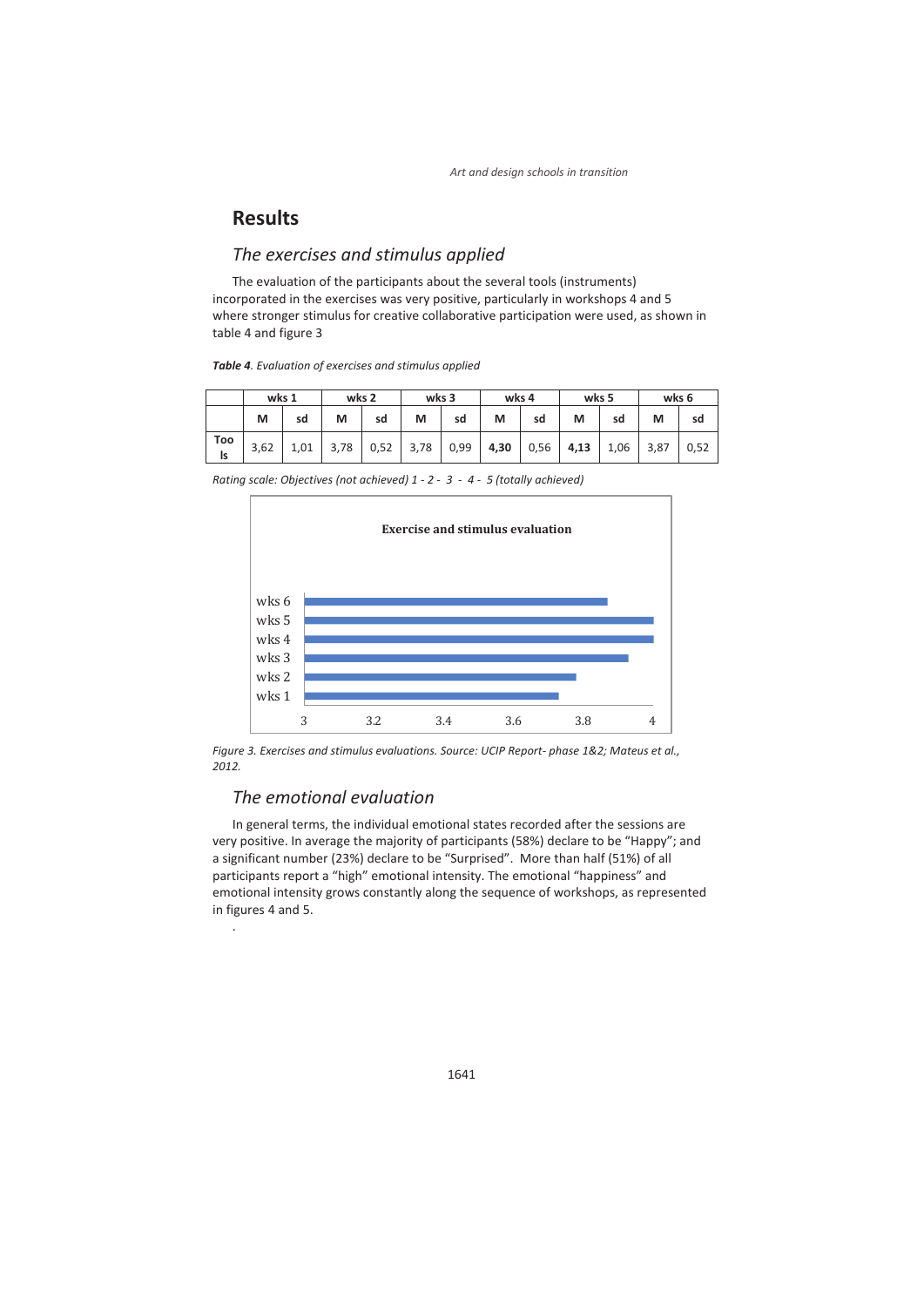

**Evolution of emotional states** 

*Figure 4. Emotional states evaluations. Source: UCIP Report- phase 1&2; Mateus et al., 2012.* 





### *The perceptions and attitudes evaluation*

The evaluation instrument aimed at measuring the participants perceptions and attitudes about: (a) the methodological tools employed in each workshop; (b) the discriminated quality performance and self-expressive capacity (attractiveness) of the workshops (c) the global satisfaction with the sessions´ functioning and the behavioral intention of recommending and continuing the collaborative participation.

#### SATISFACTION WITH THE WORKSHOPS

The participants average global satisfaction with the workshops contents and work method is very positive (M=4,26; sd= 0,73), and increases along the process, as in figure 6. This high satisfaction (motivation) is also revealed by the declared will of contributing further to the project (98,5%).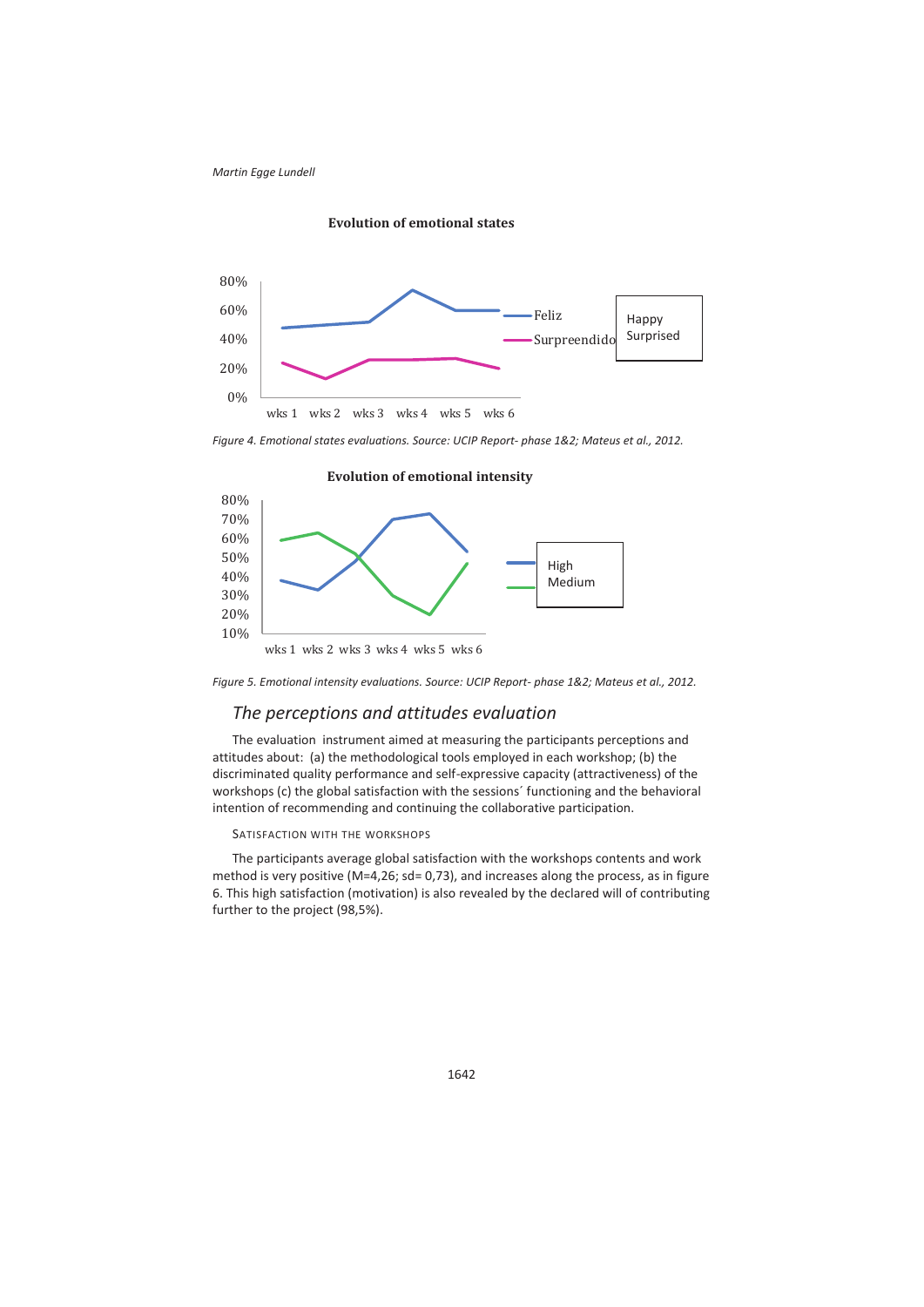



**Note:** Average summed scores of the scale: 1 (Totally disagree) to 5 (Totally agree). questions:*: In general, I am very satisfied with this experiment + I would recommend this session and work method to other people.* 

*Figure 6. Global satisfaction and behavioral intentions with workshops. Source: UCIP Reportphase 1&2; Mateus et al., 2012.* 

### *Modelization of the evaluation of workshops*

The evaluation of the workshops was measured by a 5-point balanced agreement scale constructed with two dimensions: (a) Technical Quality and (b) Self-expression. This two-dimensional construct was inspired from a solid theoretic referential for the evaluation of creative processes (Christiaans, 2002). An exploratory principal components factor analysis, with varimax rotation, was executed confirming the significance of this two dimensional construct (KMO=0,896; tot.var explained= 62,645%; F1(Technical quality)=52,345%; F2(Self-expression)=10,292%)

Furthermore, the reliability of the 12-item scale (9-item weighted agreement x importance scores + 3 un-weighted items) calculated for all workshops results is of high order (Cronbach´s alpha= 0,871).

Overall, the participants evaluated the attractiveness of the workshops in a very positive manner and declare that the collaborative work there produced contributed for their self-enjoyment (*self-expression*). The evaluation of the two perceptual dimensions of the construct, weighted by the attributed importance for each item is constant all along the workshops, as in table 5 and figure 7. Besides, the "technical quality" of the workshops sessions is also very positively and incrementally appraised along the process. The two dimensions independence is significant (*F(5,124) = 2,56, p < .05*).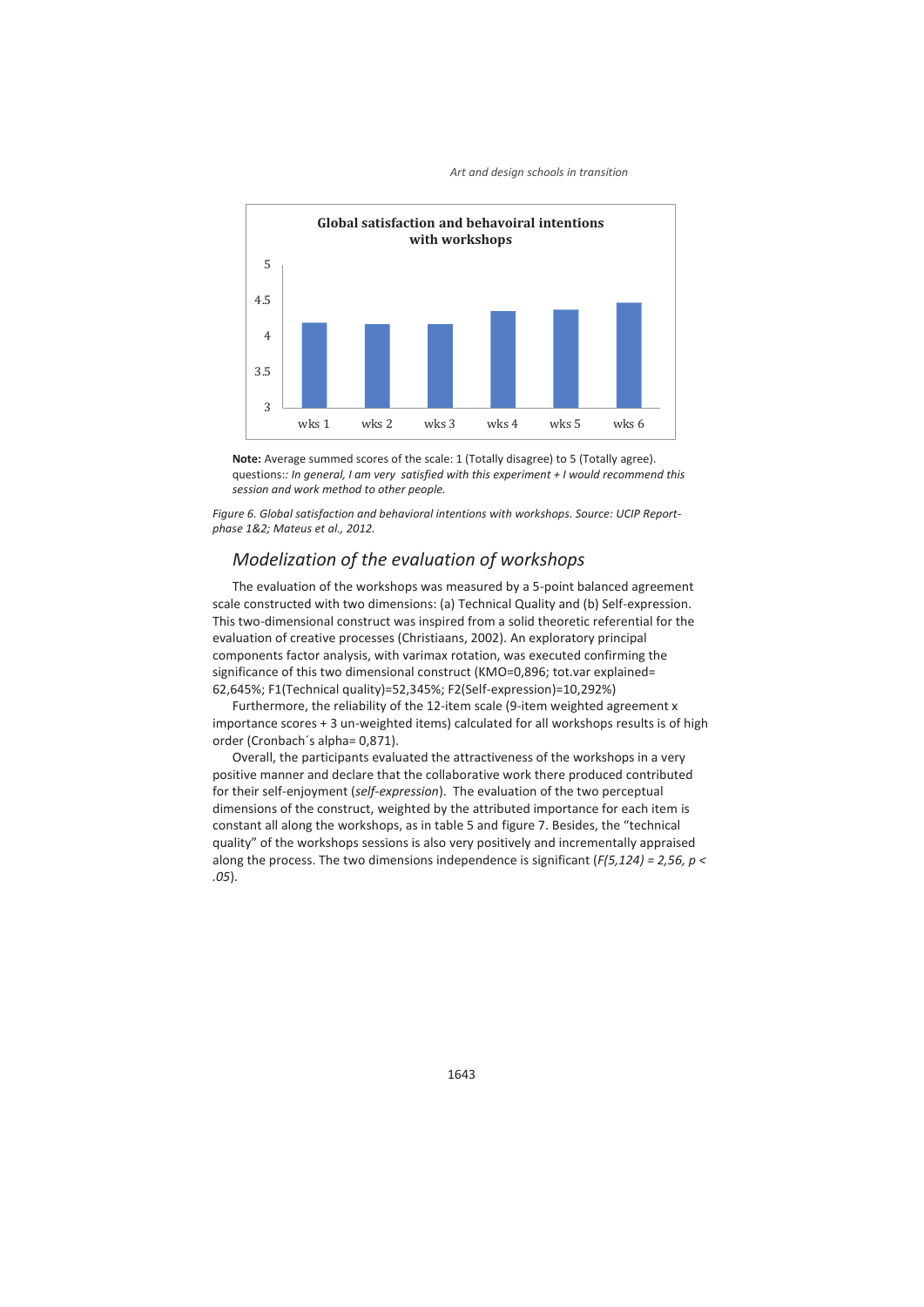|                              |      | wks 1 |      | wks 2 |      | wks 3 |      | wks 4 |      | wks 5 |      | wks 6 |
|------------------------------|------|-------|------|-------|------|-------|------|-------|------|-------|------|-------|
|                              | М    | sd    | М    | sd    | М    | sd    | М    | sd    | M    | sd    | М    | sd    |
| Tech<br>nical<br>quali<br>ty | 3,86 | 0,42  | 3,98 | 0,61  | 3,94 | 0,78  | 4,31 | 0,61  | 4,30 | 0,70  | 4,31 | 0,61  |
| Self-<br>expr<br>essio<br>n  | 4,05 | 0,51  | 4,13 | 0,59  | 4,05 | 0,58  | 4,43 | 0,60  | 4,29 | 1,05  | 4,13 | 0,91  |

*Table 4. Evaluation of quality and self-expression* 

**Note**: Weighted scales: 1. Totally disagree to 5. Totally agree



*Figure 7. Dimensional evaluation of workshops. Source: UCIP Report- phase 1&2; Mateus et al., 2012.* 

One of the questions of the "technical quality" dimension ("we *obtained positive results for improving energy consumption efficiency*") is highly correlated with the energy efficiency attitudinal expression. Overall this perception evolved positively along the workshops revealing that the participants´ view that the work produced in a cooperative manner can very importantly contribute for a more efficient energy consumption behavior, as shown in figure 8. The sequence measured is significant (*F*(5,124) = 5,03, *p* < .001).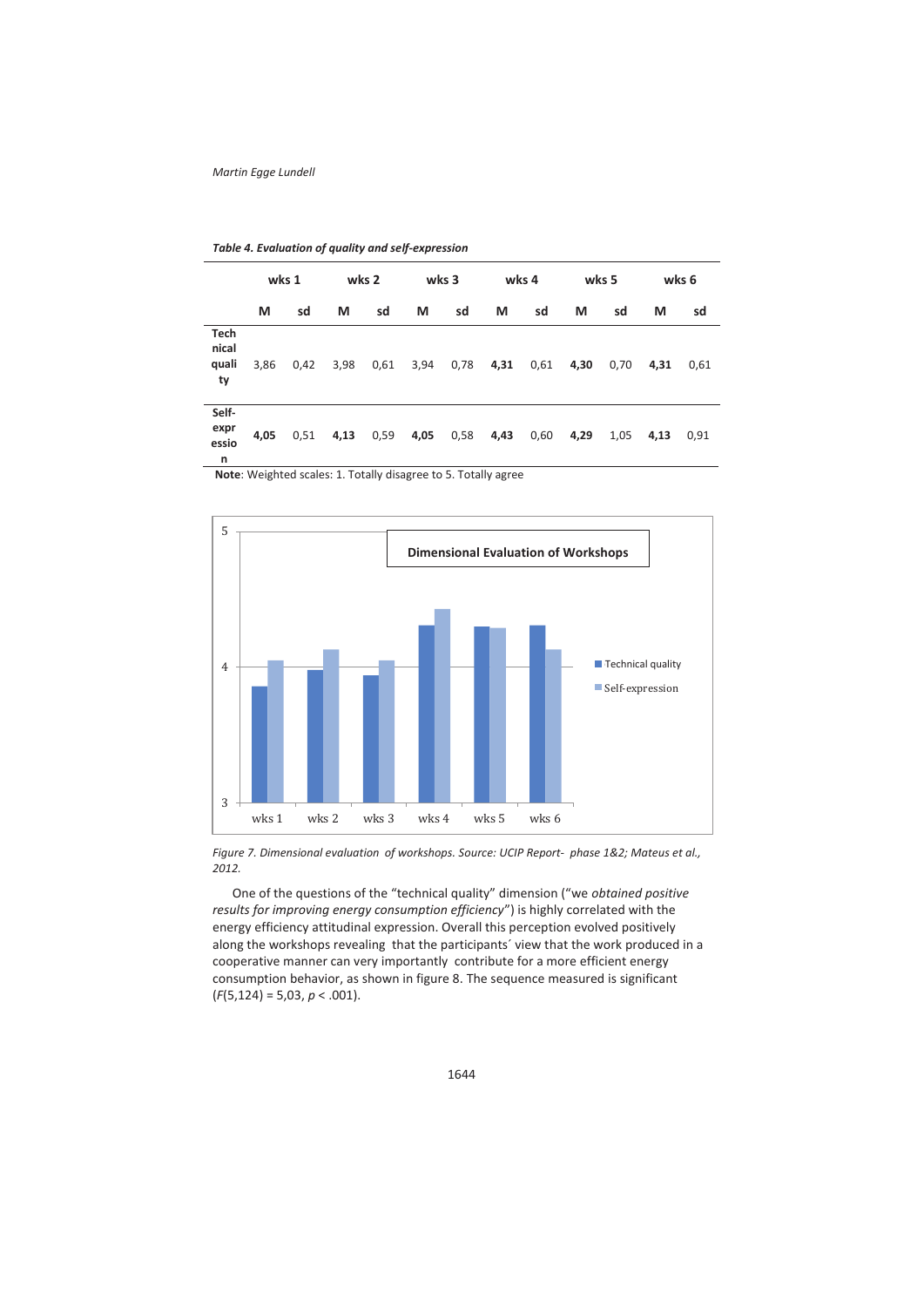*Art and design schools in transition*



*Figure 8. Average scores for the evaluation of "contribution to energy efficiency understanding". Source: UCIP Report- phase 1&2; Mateus et al., 2012.* 

A linear regression analysis revealed that the two-dimensional construct (Technical quality and Self-expression) contribute to significantly explain the variation of Global satisfaction with the workshops . The results show that its contribution is very significant (*Adj R*<sup>2</sup> = .55, *F*(2,127) = 79,32,  $p$  < .001). The Technical Quality perception is the more determinant factor for the Global Satisfaction of the participants with the workshops sessions (*β* = .62, *p* < .001), followed by Self-expression (attractiveness + self-expression) (*β* = .18, *p* < .05), as in figure 9.



*Figure 9 . Global satisfaction explanatory factors. Source: UCIP Report- phase 1&2; Mateus et al., 2012.* 

The equation for the prediction of Global Satisfaction with workshops (e.g. methodology) is resolved according to the following model:

*GS= 4,252 + 0,62 x TechQuality + 0,18 x Self-expression*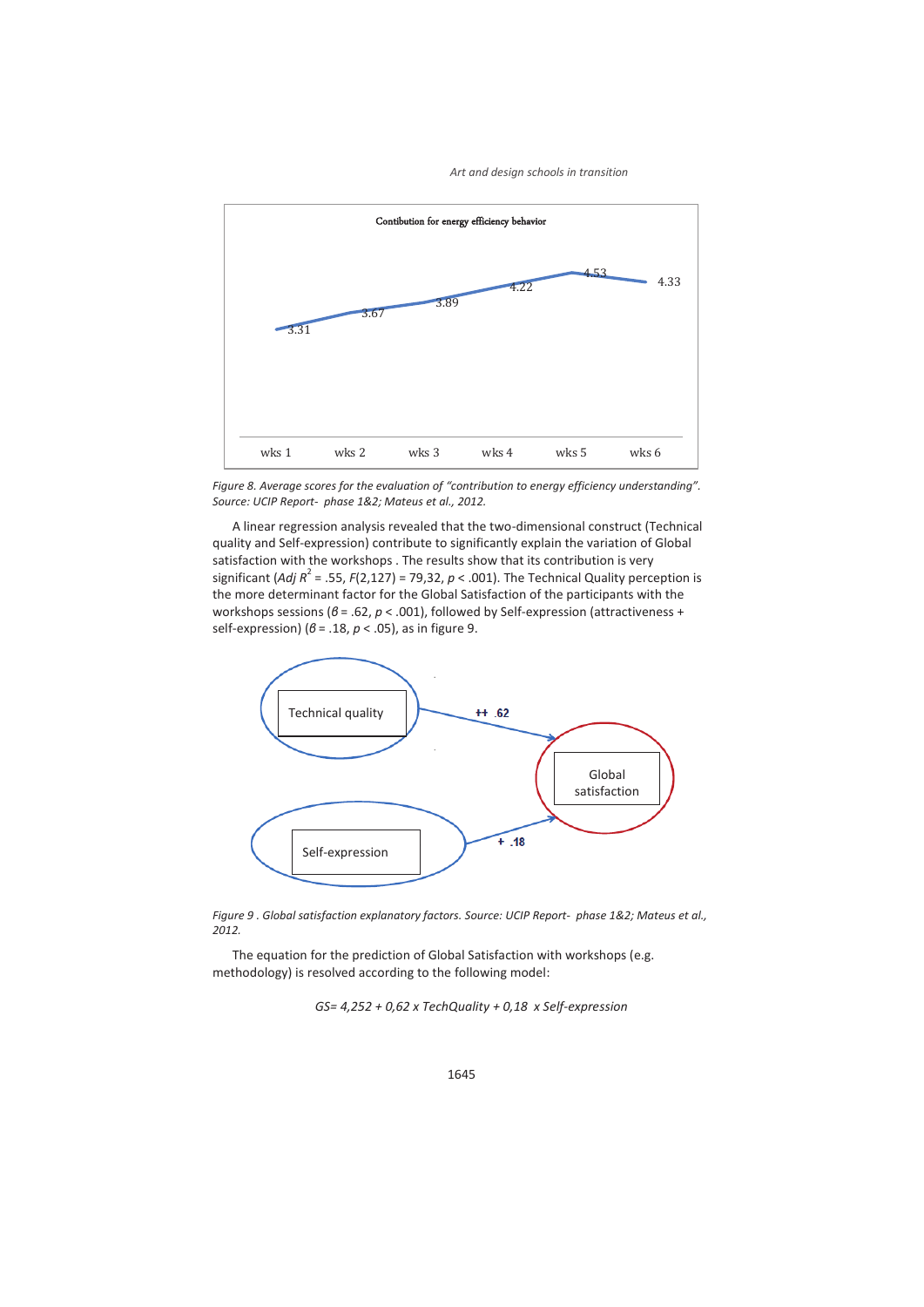## **Discussion**

It can be concluded that the quali-quanti methodology tested to validate the design thinking - Ideas(R)Evolution - procedures for the development of an energy supplier´s UCIP (User Centered Innovation Programme) in Évora, Portugal, demonstrates the adequacy of the repeated measures mixed quali-quanti method for an holistic dynamic evaluation of the workshops participants perceptions of the results efficacy and subsequent attitudes (e.g. satisfaction and behavioral intentions) towards the experiments. It reveals the program´s evolution in two levels: (1) through a valid set of comparative standardized measures (quantitative structured metric data) related to the participants 'emotional feelings and cognitive attitudes towards the workshops experiments; (2) through a rich set of exploratory qualitative data (qualitative semistructured data) justifying the participants 'opinions, attitudes, aspirations, behavioral intentions and perceived outcomes.

As often argued in the literature (Christiaans, 2002; Cronin *et al*., 1992; Kelly, 2006, Kotler, 2010, Lusch, 2011. Mateus *et al.* 2011) the design thinking and marketing research inputs for the co-creation of value, innovation and creative intelligence within the microeconomic processes, is in need of a more accurate and operational set of measurements (proofing) and procedural validation that can bring to light and increment its full interventional potential, for a more credible and tangible evaluation of its action power in the development of the "economy of happiness"(Prahalad, 2004; Tofler, 2006).

This methodological validation of an user-centered open innovation program based on quali-quanti methods, and applied through a longitudinal design by a set of selfadministered instruments that diachronically collect the emotional and cognitive quantitative and qualitative measurements of the workshops, proves to be a robust and valid method.

The battery of the repeated measures plan applied demonstrates that the sequence of measures and instruments as a whole configures a parsimonious evaluative model, of which the method essayed is reliable, valid and most likely generalizable for future research.

The results also demonstrate that the methodological approach essayed adds accuracy to Ideas(R) Evolution methodology. In this light it is highly recommended that other replications and critical evaluations of this methodological approach are reproduced in diverse research contexts.

## **References**

Aaker, D. (2010) *Relevância da Marca: Como deixar os seus concorrentes para trás*. Porto Alegre: Bookman.

Accountability(2011). *AA1000 Stakeholder Engagement Standard 2011*. Accountability.

- Ajzen, I. and M. Fishbein (2005). "*The influence of attitudes on behaviour"*. In The handbook of attitudes, edited by D. Albarracin; B. T. Johnson; M. P. Zanna, 173-221. Mahwah, NJ: Lawrence Erlbaum Associates.
- Altshuller, G. (1999). *The Innovation Algorithm: TRIZ, systematic innovation, and technical creativity*. Worcester, MA: Technical Innovation Center.
- Argiolas, G., S. Cabras, C. Dessy, and M. Floris (2009), "*Challenges for new models of territorial governance: learning from the experience of Italian LAGs*", in Proceedings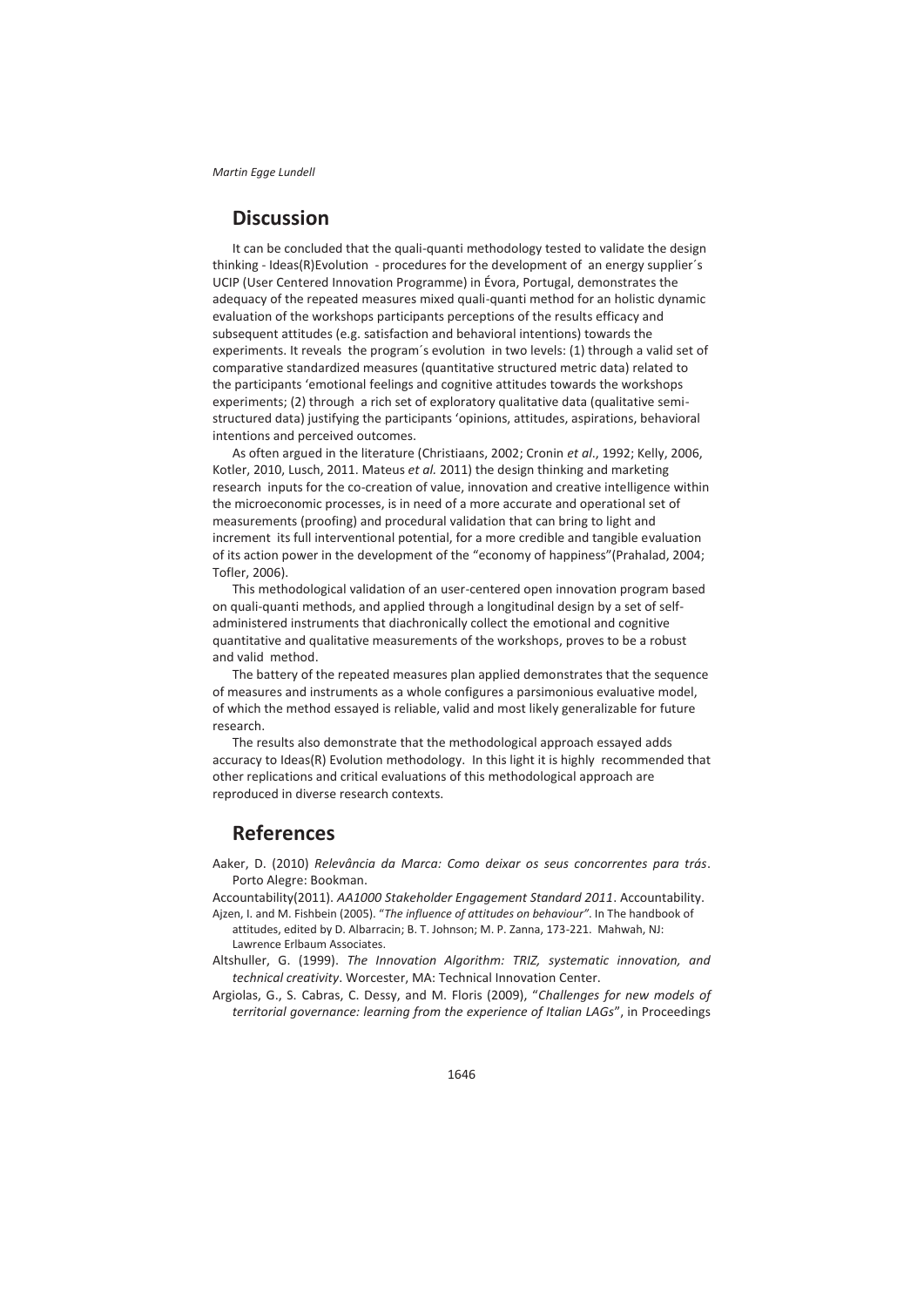of the Sixty Ninth Annual Meeting of the Academy of Management, edited by G. T: Solomon.

Belbin, M. (2012) Available from http://www.belbin.com/rte.asp?id=5

- Brady, M. K., J. J. Cronin, and R. R. Brand (2002). "Performance-only measurement of service quality: a replication and extension". *Journal of Business Research*, 55 (1): 17-31.
- Brown, T. (2010) *GettiDesign Thinking: uma metodologia poderosa para decretar o fim das velhas ideias*. Rio de Janeiro: Elsevier Editora.
- Christiaans, H. (2002). "Creativity as a Design Criterion". *Creativity Research Journal*, 14: 41-54.

Cronin, J. J. and S. A. Taylor (1992). "Measuring Service Quality: A Reexamination and Extension". *Journal of Marketing*, 56(3): 55-68.

- Ekman, P. and W. V. Friesen (2003) *Unmasking the Face*. Malor Books, Cambridge, Mass.
- Godin, S. (2011). *Poke the Box*. NY: Portfolio.
- Gomez, L. and A. Mateus (2009). Brand DNA: The Brands creative [R]evolution. *40IADE40*, IADE, Lisbon.
- Kelley, T. (2006). *The ten faces of innovation: Strategies for heightening creativity*. London: Profile Books.
- Kotler, P., H. Kartajaya, and I. Setiawan (2010). *Marketing 3.0: from products to customers to the human spirit*. Hoboken, N.J.: Wiley.
- Krosnick, J. A., and L. R. Fabrigar (2010). *The handbook of questionnaire design*. New York: Oxford University Press.
- Kowalkowski, C. (2010). "What does a service-dominant logic really mean for manufacturing firms?" *CIRP Journal of Manufacturing Science and Technology*, (3), 4: 285-292.
- Linstone, H.A., and M. Turoff (2002). *The Delphi Method:Techniques and Applications, College of Computing Sciences*. Newark, NJ: New Jersey Institute of Technology.
- Lusch, R.P. and F. E: Webster (2011). "A Stakeholder-Unifying, Cocreation Philosophy for Marketing". *Journal of Macromarketing*,31(2): 129-134.
- Mateus, A., C. A: Rosa, and A. Janicas (2010). "*Land (R) evolution, the cellular system model; Plataforma de Activação dos Territórios*". 10th Luso-spanish journeys of scientific management. Cordoba.
- Mateus, A. (2011). "*Always on Branding*". 5th Internacional Information Design Congress, 28th-31st. August. UFSC,CCE ,EGR, PosDesign-UFSC. Florianapolis. Brazil.
- Mateus, A., and C. A. Rosa (2011). "*Creative Intelligence methodology IDEAS(R)EVOLUTION: A proposal for two new stages of the design thinking process when applied to territorial innovation through an activation platform for "Dialog with the Tribe"*. In Actas, Senses & Sensability Conference, UNIDCOM, Lisboa, Outubro.
- Mateus, A., C. A. Rosa, L. S. R. Gomez, and S. Leonor (2012). "*Oeste Ativo Ecosystem for Innovation: a regional business regeneration program through the design thinking based methodology IDEAS(R)EVOLUTION - a co-creative way of thinking brands and integrated innovation*". Cumulus Conference, Santiago, Chile. November (awaiting publication).
- OECD (2006). *Territorial Reviews. Competitive Cities in the Global Economy*, OECD, Paris.
- Ostrom, A.L., M. J. Bitner, S. W. Brown, K. A, Burkhard, M. Goul, V. Smith-Daniels, H. Demirkan, and E. Rabinovich (2010). "Moving forward and making a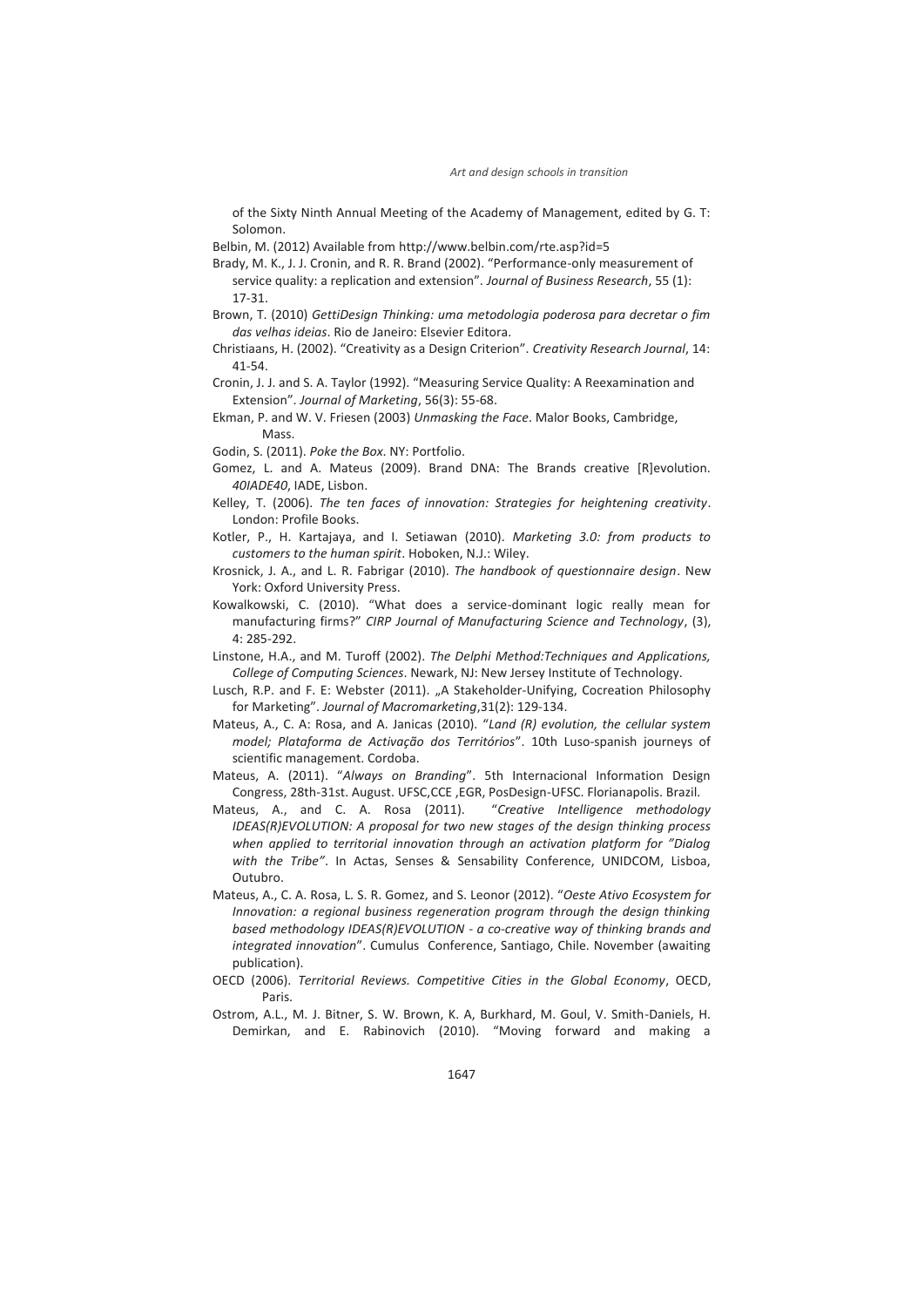difference:Research priorities for the science of service". *Journal of Service Research*  13(1): 4-36.

- Prahalad, C.K. and V. Ramaswamy (2004). *The future of competition: Co-creating unique value with costumers*. Massachusetts: Harvard Business School Press.
- Rosa, C.A. (2011). *"Always On Monitor with the Tribe" Project.* Country Winner Global Innovation Venture Partner Program 2011. Lógica Ibérica, Lisbon.
- Spohrer J. and Maglio P.P. (2008). "The emergence of service science:Toward systematic service innovations to accelerate co-creation of value". *Production and Operations Management* 17(3): 1-9.
- Tofler,A., and H. Tofler (2006). *Revolutionary Wealth*. N.Y.: Knopf, Random House.
- Vargo, S. L. and R. F. Lusch (2004). "Evolving to a new dominant logic for marketing". *Journal of Marketing* 68(January): 1–17.
- Vargo, S. L., R. F. Lusch, and M. A. Akaka (2005). "Services in society and academic thought: A historical analysis". *Journal of Macromarketing* 25(1): 42–53.
- Vargo, S. L. and R. F. Lusch (2006). "*Service-dominant logic: What It Is, What It Is Not, What It Might Be.* In *The Service-Dominant Logic of Marketing: Dialog, Debate and Directions"*, edited by R. F. Lusch and S. L. Vargo, 43–56. Armonk, NY: M.E. Sharpe Inc.
- Vargo, S. L., Lusch, R. F. and Morgan, F. W. (2006). "Historical perspectives on servicedominant logic". In *The Service-Dominant Logic of Marketing: Dialog, Debate and Directions"*, edited by R. F. Lusch and S. L. Vargo, 43–56. Armonk, NY: M.E. Sharpe Inc.
- Vargo, S. L., R. F. Lusch, M. A. Akaka and Y. He (2010). "Service-dominant logic of marketing: A review and assessment". *Review of Marketing Research,* 6: 125-167.
- Vargo, S. L. and R. F. Lusch (2008a). "Service-dominant logic: Continuing the evolution". *Journal of the Academy of Marketing Science* 36(1): 1–10.
- Vargo, S. L. and R. F. Lusch (2008b). "From products to service: Divergences and convergences of logics". *Industrial Marketing Management* 37: 254–259.
- Vargo, S. L., P.P. Maglio and M. A. Akaka (2008). "On value and value co-creation: A service systems and service logic perspective". *European Management Journal* , 26: 145– 152.
- Zeithaml, V., A. Parasuraman and L.L. Berry (1995). "Problems and Strategies in services marketing". *Journal of Marketing* 49(Spring):33-46.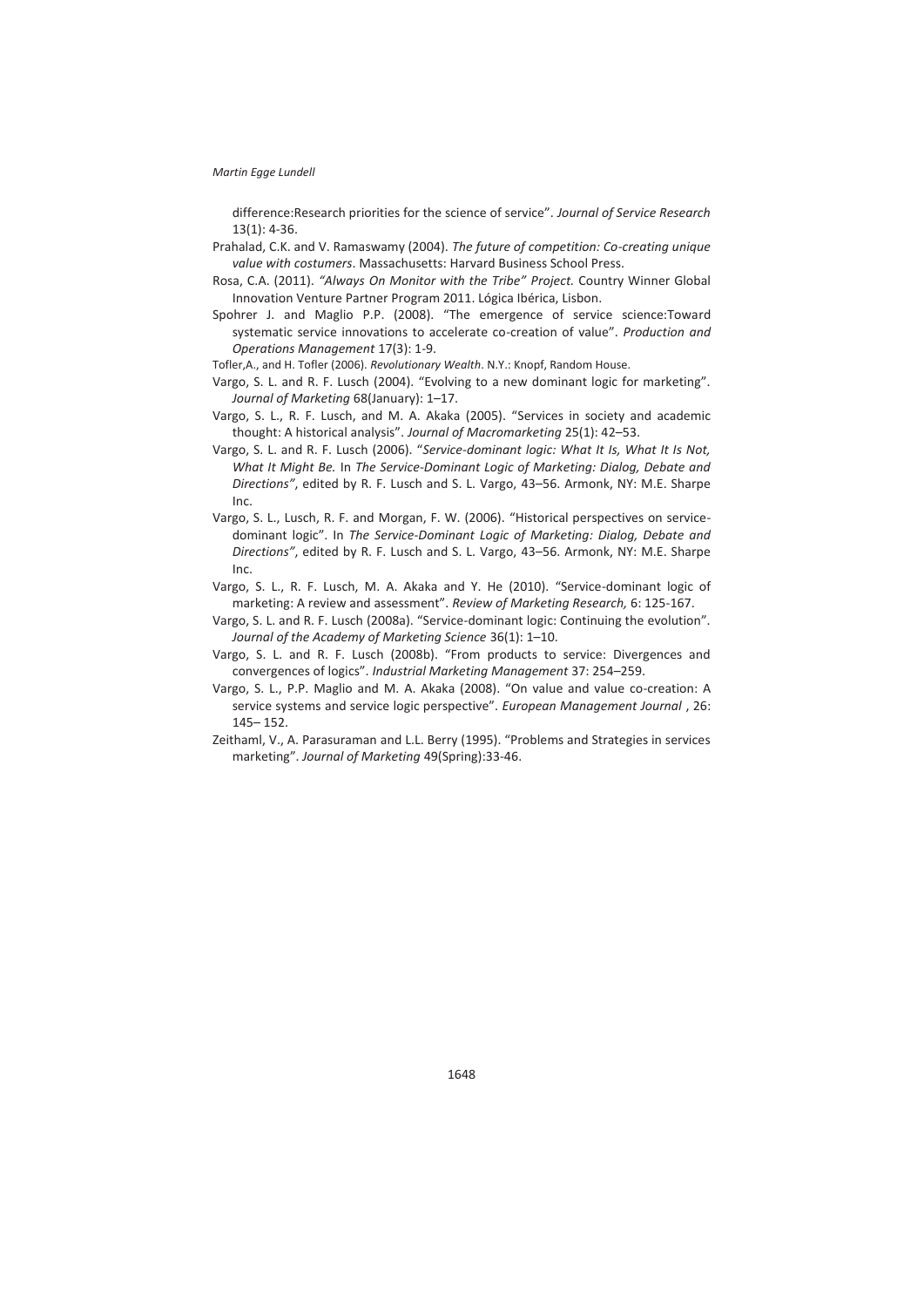## **Annex 1**

## **Questionnaire - stakeholders**

(original version)

UCIP\_Univ Evora\_Woorkshop nr.\_\_\_

Página A

Estados emocionais

| Como é que se sente<br>depois desta experiência?                    | Aborrecido            |                        |
|---------------------------------------------------------------------|-----------------------|------------------------|
| Assinale com X somente<br>uma opção                                 | Surpreendido          |                        |
|                                                                     | Irritado              |                        |
|                                                                     | Enojado               |                        |
|                                                                     | <b>Ansioso</b>        |                        |
|                                                                     | Feliz                 |                        |
|                                                                     | <b>Triste</b>         |                        |
|                                                                     | <b>Neutral</b>        |                        |
| Porque?<br>Descreva numa frase por que<br>é que se sente assim:     |                       |                        |
| Qual é a intensidade do seu<br>estado de espírito neste<br>momento? |                       |                        |
|                                                                     | <b>Assinale com X</b> | Média<br>Baixa<br>Alta |

Vire a página sff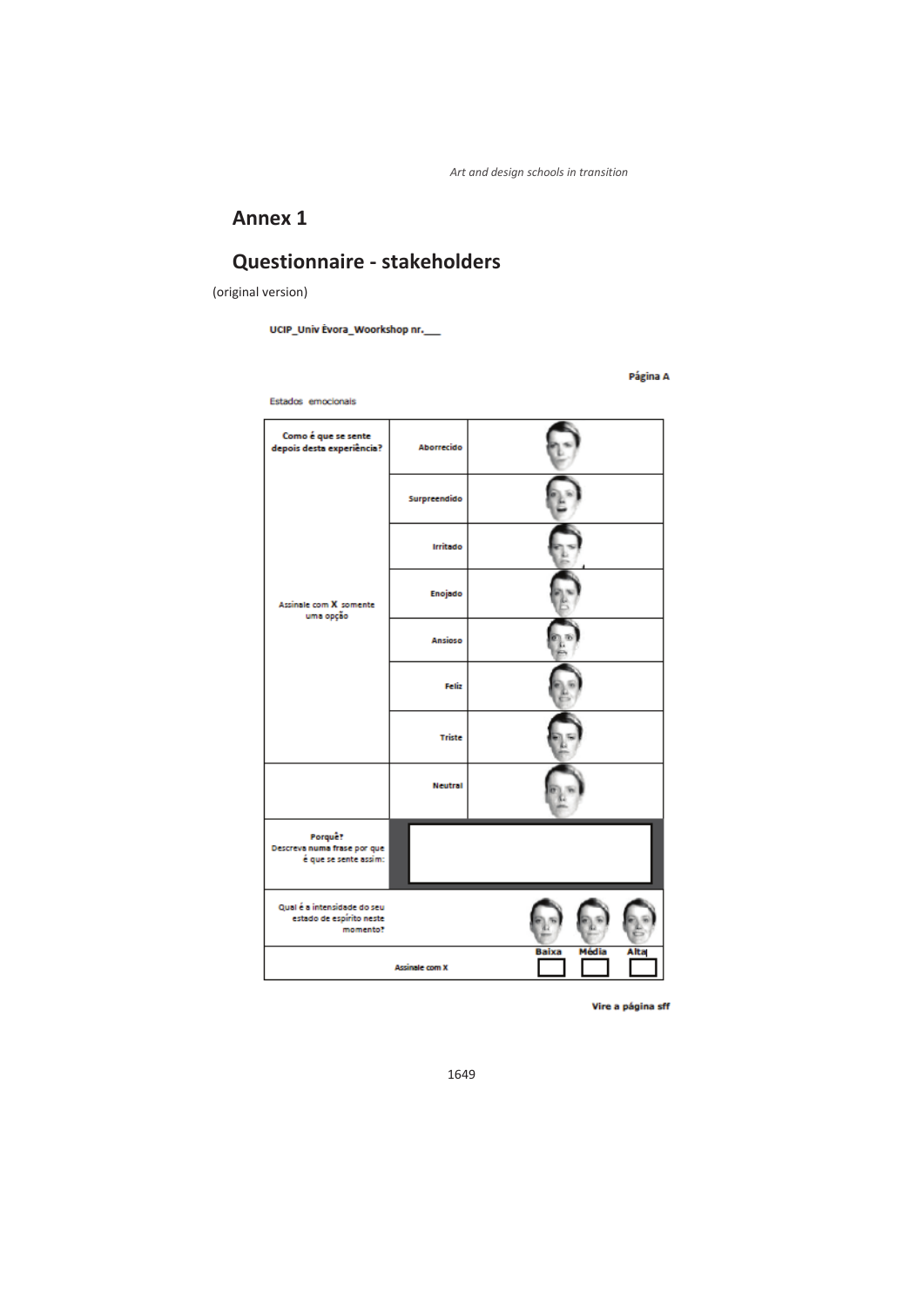### Página B

| <b>Avaliação final</b>                                                                                                   |   |                   |   |                                                                                                  |                                      | Assinale a sua opção com um X                            |                                             |                                                                                           |
|--------------------------------------------------------------------------------------------------------------------------|---|-------------------|---|--------------------------------------------------------------------------------------------------|--------------------------------------|----------------------------------------------------------|---------------------------------------------|-------------------------------------------------------------------------------------------|
| Quanto aos exercícios em que participou, em que grau considera<br>ter atingido os objectivos de trabalho propostos?      |   |                   |   |                                                                                                  | objectivos                           | (não atingidos) 1 - 2 - 3 - 4 - 5 (totalmente atingidos) |                                             |                                                                                           |
| Exercício 1 (desenvolvimento e confronto de de ideias<br>- Mind mapping)                                                 |   |                   |   |                                                                                                  | $1 \quad 2 \quad 3$                  | 4<br>5                                                   |                                             |                                                                                           |
|                                                                                                                          |   |                   |   | $1$ Assinale a sua opinião                                                                       | relativamente a cada um dos aspectos |                                                          |                                             | Z Atribua uma classificação<br>sobre a Importânda que tem<br>para si cada um dos aspectos |
| Quanto à avaliação desta sessão de trabalho, por favor indique a<br>ua opinião sobre as seguintes afirmações (aspectos): |   | Discordo em parte |   | Discordo totalmente 1<br>Não sel / sem opinião 3<br>Concordo em parte 4<br>Concordo totalmente 5 |                                      | <b>Importante</b>                                        | <b>Pouco Importante</b><br>Multo Importante | $\mathbf{1}$<br>2<br>$\overline{\mathbf{3}}$                                              |
| Este trabalho teve uma boa qualidade técnica                                                                             | 1 | 2                 | 3 | 4                                                                                                | s                                    | ٠                                                        | ž.                                          | š                                                                                         |
| As técnicas utilizadas permitiram-me trabalhar melhor as temáticas                                                       | 1 | 2                 | s | ٠                                                                                                | s                                    | 1                                                        | 2                                           | ٠                                                                                         |
| Teve uma dinâmica adequada                                                                                               | 1 | 2                 | 3 | 4                                                                                                | 5                                    | 1                                                        | 2                                           | з                                                                                         |
| Permitiu exprimir os meus pontos de vista                                                                                | 1 | 2                 | 3 | 4                                                                                                | 5                                    | 1                                                        | 2                                           | з                                                                                         |
| As soluções encontradas utilizam algumas das minhas ideias                                                               | 1 | 2                 | 3 | ٠                                                                                                | s                                    | 1                                                        | 2                                           | з                                                                                         |
| Obtivemos resultados positivos para o objectivo de melhorar a<br>eficiência energética                                   | 1 | 2                 | 3 | 4                                                                                                | s                                    | 1                                                        | ż                                           | з                                                                                         |
| Estas técnicas de trabalho são muito atractivas                                                                          | 1 | 2                 | ŝ | 4                                                                                                | s                                    | 1                                                        | ż                                           | ŝ                                                                                         |
| O trabalho de equipa permitiu encontrar melhores soluções                                                                | 1 | 2                 | Ś | 4                                                                                                | s                                    | 1                                                        | 2                                           | з                                                                                         |
| Obrigou-me a pensar multo mais sobre o consumo de energía                                                                | 1 | 2                 | 3 | 4                                                                                                | 5                                    | 1                                                        | 2                                           | з                                                                                         |
| <b>Para terminar</b>                                                                                                     |   |                   |   |                                                                                                  |                                      |                                                          |                                             |                                                                                           |
| Em geral estou multo satisfeito com esta experiência                                                                     | 1 | 2                 | 3 | 4                                                                                                | s                                    |                                                          |                                             |                                                                                           |
| Recomendaria esta sessão e método de trabalho a<br>familiares e amigos                                                   | 1 | 2                 | 3 | 4                                                                                                | 5                                    |                                                          |                                             |                                                                                           |
| Sinto que quero contribuir mais para este trabalho                                                                       |   | $\mathbf{Sim}$    |   | Não                                                                                              |                                      |                                                          |                                             |                                                                                           |
| Indique o seu perfil                                                                                                     |   |                   |   |                                                                                                  |                                      |                                                          |                                             |                                                                                           |
| Género                                                                                                                   |   | <b>Masc</b>       |   | Femin                                                                                            |                                      |                                                          |                                             |                                                                                           |
| Ano nascimento                                                                                                           |   |                   |   |                                                                                                  |                                      |                                                          |                                             |                                                                                           |
| Profissão /Actividade profissional                                                                                       |   |                   |   |                                                                                                  |                                      |                                                          |                                             |                                                                                           |
| Residência(código postal completo)                                                                                       |   |                   |   |                                                                                                  |                                      |                                                          |                                             |                                                                                           |

Obrigado